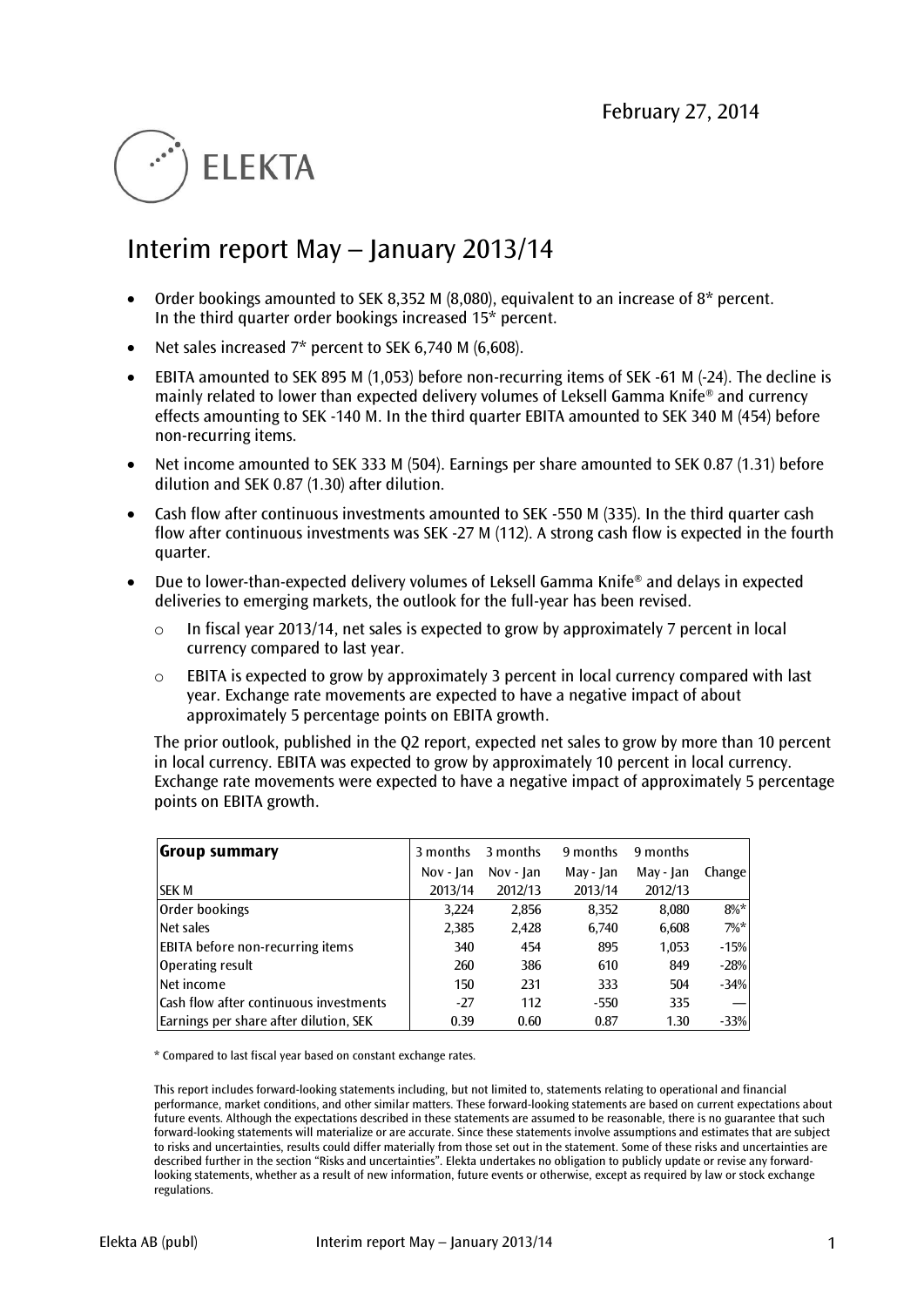# **President and CEO comments**

# **Strong order bookings**

Overall market development continues to be good and we are very pleased with our order booking trend. Order bookings rose 15\* percent in the third quarter, and 8\* percent during the first nine months. In North and South America, order bookings rose 40\* percent in the quarter. In the US, we see a consolidation of private cancer care with a market that is moving toward more long-term strategic partnerships and larger orders. The strong growth in Europe, Middle East and Africa continued, with order bookings rising 15\* percent in the quarter. Our growth in China continued, with order bookings growth during the quarter exceeding the market average. In Asia Pacific, as a whole, quarterly order bookings declined 9\* percent in relation to high order bookings last year. Weak currencies in some emerging markets have also affected order growth due to delayed investments.

# **Weak deliveries in the third quarter affected EBITA**

Net sales rose 1<sup>\*</sup> percent during the third quarter and 7<sup>\*</sup> percent during the first nine months. Our third quarter was significantly impacted by lower-than-expected delivery volumes of Leksell Gamma Knife®, primarily in North and South America and Asia Pacific. In addition, weaker currencies, particularly in some emerging markets, have affected volumes. EBITA before non-recurring items for the third quarter amounted to 340 (454) and to SEK 895 M (1,053) for the first nine months. Currency effects in the period amounted to SEK -140 M.

We are not satisfied with our third quarter results and particular not with our Leksell Gamma Knife® business. We have analyzed the prospects for the full year and initiated a number of corrective actions to ensure improved performance. Our long term prospects remains and we are confident that Leksell Gamma Knife® will be back on track with volumes starting to recover in the fourth quarter. At the same time we continue to invest in product development to further enhance our offering.

Cash flow from operating activities was SEK 153 M (258); cash flow after continuous investments was SEK -27 M in the third quarter. Compared with the second quarter, we have increased inventory by some SEK 250 M ahead of planned deliveries in the fourth quarter. We expect a strong cash flow in the fourth quarter.

# **Favorable trend for Versa HD**

Our most advanced linear accelerator, Versa HD™, was launched one year ago. Sales has exceeded our expectations and Versa HD™ now accounts for over 60 percent of our system sales in applicable markets in the US and Europe.

# **Strategic partnerships for better cancer care**

During the quarter, we secured a long-term partnership agreement with a US health network, McLaren Health Care. This type of comprehensive partnership will become increasingly important in our business. In addition to our leading hardware and software solutions, we will support and facilitate the development of more efficient and higher quality cancer care throughout McLaren's network.

# **Adjusted outlook for the year**

Lower-than-expected volumes of Leksell Gamma Knife® and delays in expected deliveries to emerging markets have led to a revised outlook for the full-year. Net sales growth has been adjusted from more than 10 percent to approximately 7 percent in local currency, and EBITA is expected to grow by approximately 3 percent in local currency, adjusted from 10 percent.

Our long-term strategy and objectives remain unchanged, as does the continued growing need and demand for Elekta's superior clinical solutions. Based on the company's unique market position, we will continue to pursue our commitment to the development of modern cancer care.

Tomas Puusepp, President and CEO

<sup>\*</sup> Compared with last fiscal year, based on constant exchange rates.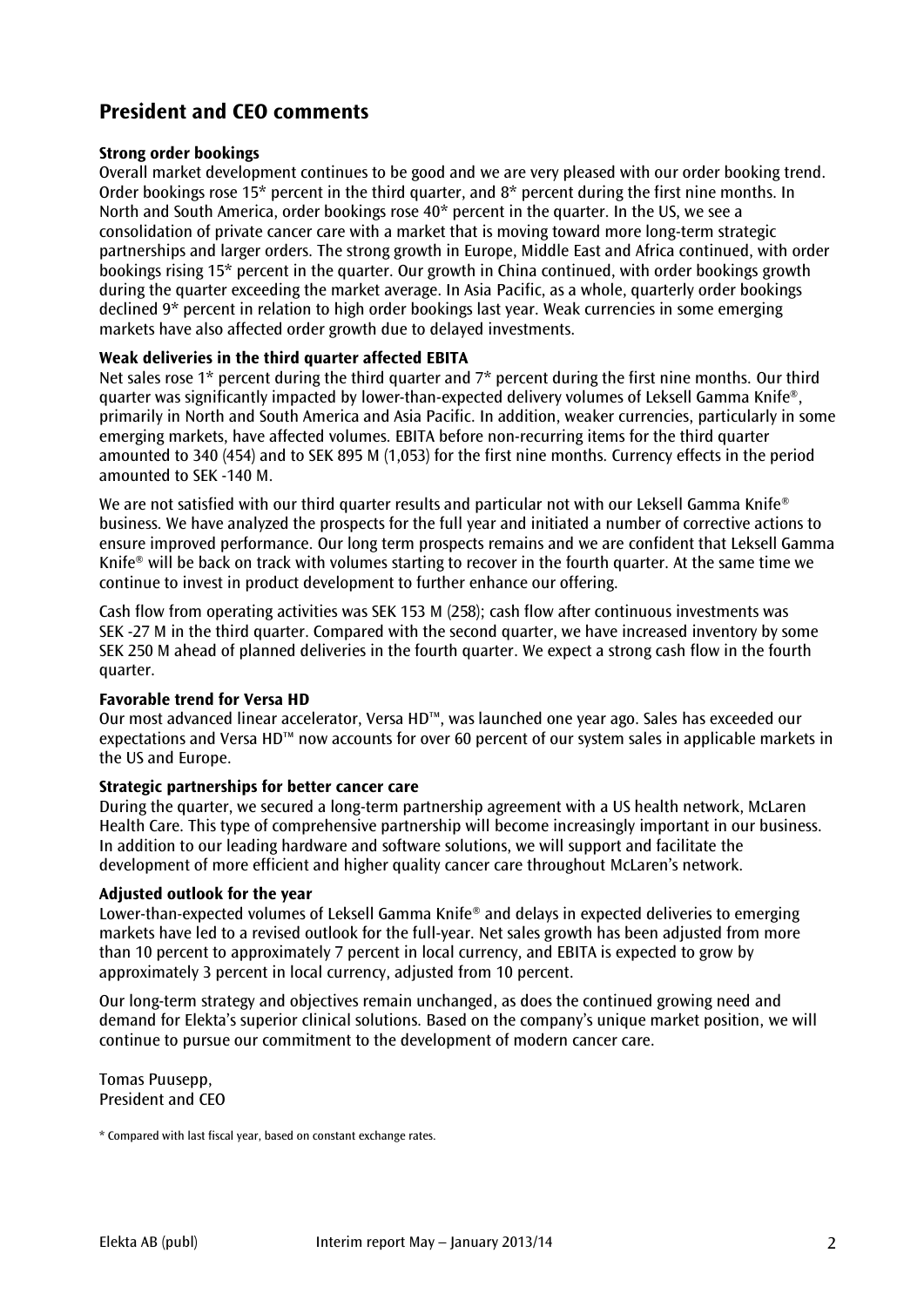*Presented amounts refer to the nine-month period and amounts within parentheses indicate comparative values for the equivalent period last fiscal year unless otherwise stated.*

*In this report, details on balance sheet, working capital and cash flow have been added and will be disclosed going forward.*

# **Order bookings and order backlog**

Order bookings (net) increased 3 percent to SEK 8,352 M (8,080) and 8 percent based on constant exchange rates. Order bookings during the third quarter amounted to SEK 3,224 M (2,856), an increase of 15 percent based on constant exchange rates.

Order backlog was SEK 13,490 M, compared to SEK 11,942 M on April 30, 2013. Order backlog is converted at closing exchange rates. The translation of the backlog at exchange rates on January 31, 2014 compared to exchange rates on April 30, 2013 resulted in a positive translation difference of SEK 79 M.

| <b>Order bookings</b>          | 3 months  | 3 months  |         | 9 months  | 9 months  |        | 12 months |        | 12 months |
|--------------------------------|-----------|-----------|---------|-----------|-----------|--------|-----------|--------|-----------|
|                                | Nov - Ian | Nov - Jan | Changel | May - Jan | May - Jan | Change | rolling   | Change | May - Apr |
| <b>SEK M</b>                   | 2013/14   | 2012/13   |         | 2013/14   | 2012/13   |        | 2013/14   |        | 2012/13   |
| North and South America        | 1,269     | 929       | 37%     | 2.948     | 2.849     | 3%     | 4.569     | 5%     | 4,470     |
| Europe, Middle East and Africa | 1.154     | 984       | 17%     | 3.081     | 2,547     | 21%    | 4.412     | 22%    | 3,878     |
| Asia Pacific                   | 801       | 943       | $-15%$  | 2,323     | 2,684     | $-13%$ | 3,408     | $-9%$  | 3,769     |
| Group                          | 3,224     | 2,856     | 13%     | 8,352     | 8,080     | 3%     | 12.389    | 6%     | 12,117    |

# **Market development**

# *North and South America*

Order bookings rose 3 percent during the period, and 8 percent based on constant exchange rates. In the third quarter order bookings increased 40 percent based on constant exchange rates.

The North American market was robust and Elekta's order bookings were strong in the quarter with several large orders being won. Hospital consolidation continues in the health care industry across the US and is driving the market toward larger orders and more comprehensive solutions. Elekta's oncology treatment and management solutions support the demand for higher clinical efficiency and productivity across large integrated health care systems. A strategic partnership was signed with McLaren Health Care in the US, in which the integration of cancer care systems will be enhanced by Elekta's software and hardware in order to improve quality and efficiency of care.

Demand for Versa HD™ was strong and exceeded expectations. Versa HD™ accounted for 80 percent of Elekta's linear accelerators sold in the US during the third quarter. Volumes of Leksell Gamma Knife® were lower than anticipated but will to start to recover in the fourth quarter.

Market development in Latin America was weak. Following the major procurement process in Brazil last autumn volumes to the public sector have been limited. The private sector was impacted by a weaker currency, which resulted in delayed orders and deliveries. The long-term growth outlook remains positive and demand is expected to be driven by the shortage of treatment capacity combined with a need for improved solutions for cancer care.

The contribution margin for the region was 30 percent (33). The decline is mainly attributable to product mix and lower net sales.

# *Europe, Middle East and Africa*

Order bookings rose 21 percent during the period, and 22 percent based on constant exchange rates. In the third quarter order bookings increased 15 percent based on constant exchange rates.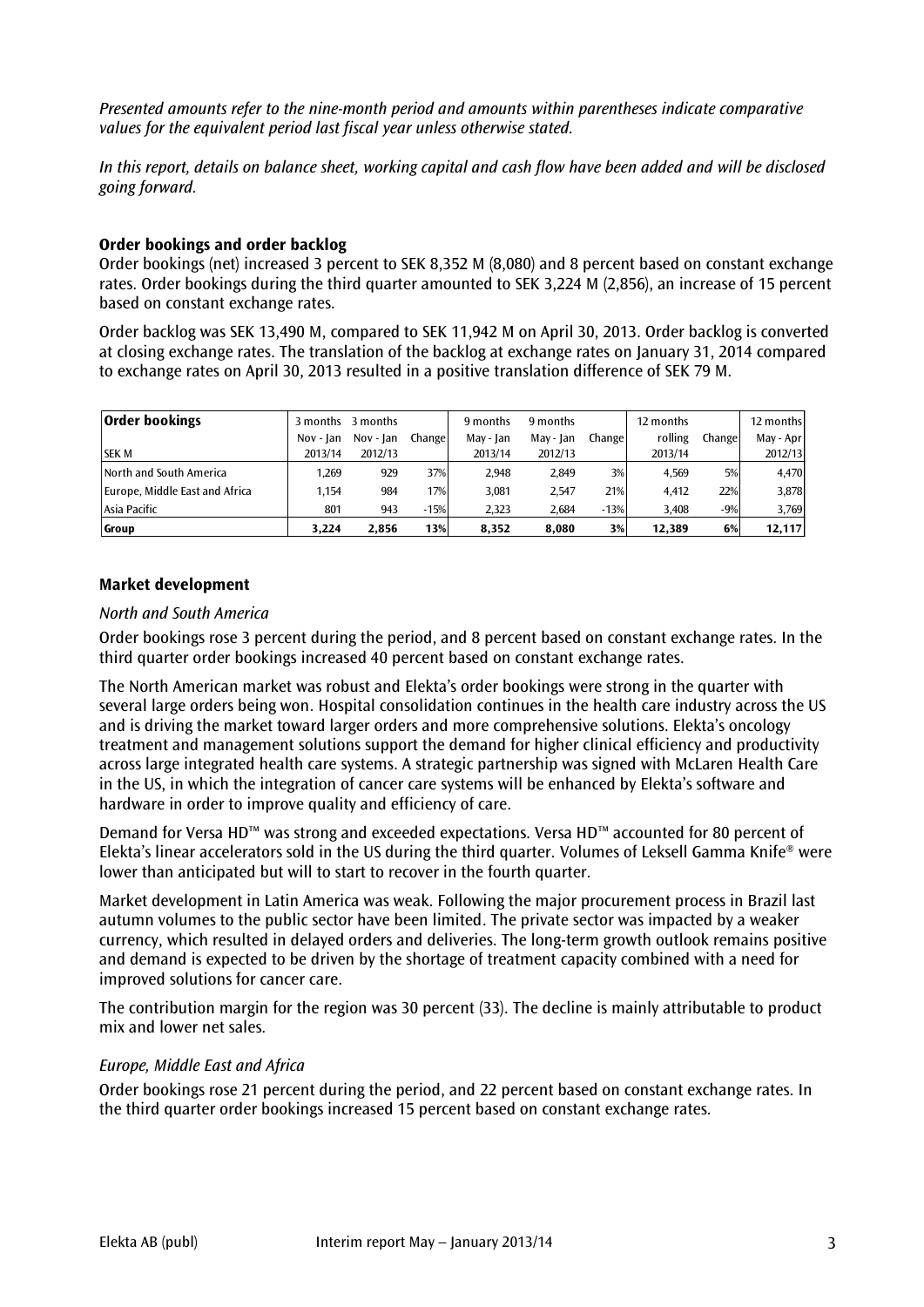Markets in Europe developed very well. Elekta's growth was strong during the period, particularly in Southern and Central Europe. The growing demand for advanced cancer care in established markets is driving the need to upgrade existing systems as well as the need for additional capacity.

The Middle East and Africa also showed strengthened growth. A structural expansion of radiation therapy capacity is taking place in emerging markets; examples of this are major orders that Elekta secured in Algeria and Iraq during the nine-month period.

Sales of Versa HD™ performed strongly in the third quarter and accounted for 40 percent of Elekta's linear accelerators sold on applicable markets in the region.

The contribution margin for the region amounted to 33 percent (32). The increase is attributable to higher net sales.

# *Asia Pacific*

Order bookings declined 13 percent during the period, and 3 percent based on constant exchange rates. In the third quarter order bookings decreased 9 percent based on constant exchange rates.

Conditions in the Asian markets were mixed. Elekta is the market leader in China, where the company's performance was good. A tender valued at USD 28 M was awarded from the People's Liberation Army during the quarter. For the remainder of the year the outlook for China is favorable.

Demand in Japan primarily comprises replacement investments as older linear accelerators are gradually replaced. The market is essentially unchanged, although Elekta has reported growth. Only 25-30 percent of cancer patients in Japan receive radiation therapy, compared with more than 60 percent in the US. There are favorable long-term prospects for a growing proportion of radiation therapy in cancer care.

Sales in India was weak, a result of private care providers postponing investments due to the weak currency. Versa HD™ has not yet received full regulatory approvals in China and Japan, but the interest from customers is strong. Approval in China and Japan is expected later in 2014. In the third quarter, volumes of Leksell Gamma Knife® were low in the region.

A continued focus on improving cancer care in the region provides good prospects for achieving long-term growth.

The contribution margin for the region was 22 percent (30). The decline is attributable to currency effects and product mix.

# **Net sales**

Net sales increased 2 percent to SEK 6,740 M (6,608), and 7 percent based on constant exchange rates. In the third quarter net sales increased 1 percent based on constant exchange rates. In Europe, Middle East and Africa, net sales grew with 18 percent, based on constant exchange rates and in Asia Pacific the growth was 8 percent. North and South America reported a decline of 4 percent, related to low deliveries of Leksell Gamma Knife® and weak performance in South America.

| Net sales                      |           | 3 months 3 months |         | 9 months  | 9 months  |       |                 | 12 months |        | 12 months |
|--------------------------------|-----------|-------------------|---------|-----------|-----------|-------|-----------------|-----------|--------|-----------|
|                                | Nov - Ian | Nov - Jan         | Changel | May - Jan | May - Jan |       | Change Change * | rolling   | Change | May - Apr |
| <b>SEK M</b>                   | 2013/14   | 2012/13           |         | 2013/14   | 2012/13   |       |                 | 2013/14   |        | 2012/13   |
| North and South America        | 724       | 887               | $-18%$  | 2.196     | 2,372     | $-7%$ | $-4%$           | 3.345     | $-1%$  | 3,521     |
| Europe, Middle East and Africa | 918       | 781               | 18%     | 2,498     | 2.125     | 18%   | 18%             | 3.934     | 21%    | 3,561     |
| Asia Pacific                   | 743       | 760               | $-2%$   | 2.046     | 2.111     | $-3%$ | 8%              | 3.192     | 3%     | 3,257     |
| Group                          | 2,385     | 2.428             | $-2%$   | 6,740     | 6.608     | 2%    | 7%              | 10,471    | 8%     | 10,339    |

\* Compared to last fiscal year based on constant exchange rates.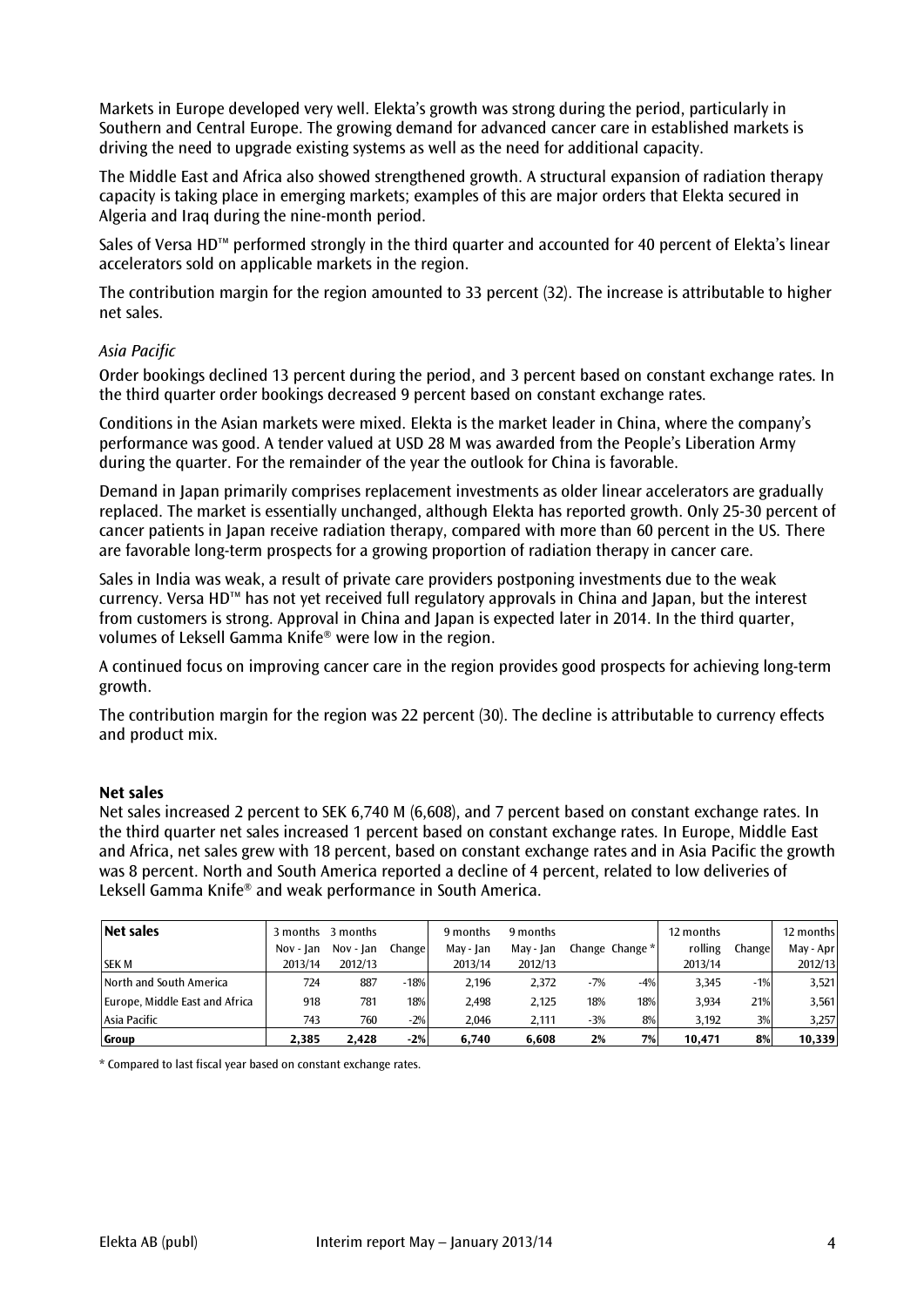# **Earnings**

Gross margin was 42 percent (45) and approximately half of the decrease in gross margin is related to currency effects. In addition, low delivery volumes of Leksell Gamma Knife®, primarily related to North and South America and Asia Pacific, affected gross margin negatively.

Research and development expenditures, before capitalization of development costs, have increased according to plan and amounted to SEK 905 M (679) equal to 13 percent (10) of net sales. Capitalization and amortization of development costs in the R&D function amounted to a net of SEK 240 M (104).

The EBITA effect from changes in exchange rates was negative by approximately SEK 140 M, including hedges.

EBITA before non-recurring items amounted to SEK 895 M (1,053) for the first nine months. Operating result before non-recurring items was SEK 671 M (873). Operating margin, before non-recurring items, amounted to 10 percent (13). Non-recurring items amounted to SEK -61 M (-24) during the period and mainly consist of legal costs. Net financial items amounted to SEK -172 M (-159). The financial net was affected by participations in associates amounting to SEK -12 M (-23).

Profit before tax amounted to SEK 438 M (690). Tax amounted to SEK -105 M (-186). Net income amounted to SEK 333 M (504). Earnings per share amounted to SEK 0.87 (1.31) before dilution and SEK 0.87 (1.30) after dilution. Return on shareholders' equity amounted to 22 percent (22) and return on capital employed amounted to 18 percent (18).

# **Investments and depreciation**

Continuous investments amounted to SEK 594 M (360) whereof investments in intangible assets amounted to SEK 359 M (213). The increase in continuous investments is related to the R&D function, and the establishment of new advanced education and training centers. Amortization of intangible assets and depreciation of tangible fixed assets amounted to a total of SEK 310 M (259). Capitalization and amortization of development costs are presented in the table below.

| Capitalized development costs                 |         |         |                                           |            | 3 months 3 months 9 months 9 months 12 months 12 months |           |
|-----------------------------------------------|---------|---------|-------------------------------------------|------------|---------------------------------------------------------|-----------|
|                                               |         |         | Nov - Jan Nov - Jan   May - Jan May - Jan |            | rolling                                                 | May - Apr |
| <b>SEK M</b>                                  | 2013/14 | 2012/13 | 2013/14                                   | 2012/13    | 2013/14                                                 | 2012/13   |
| Capitalization of development costs           | 134     | 69      | 357                                       | <b>210</b> | 467                                                     | 320       |
| of which R&D                                  | 131     | 61      | 353                                       | 184 l      | 455                                                     | 286       |
| Amortization of capitalized development costs | -48     | $-27$   | $-131$                                    | $-801$     | $-160$                                                  | $-109$    |
| of which R&D                                  | $-42$   | $-27$   | $-113$                                    | $-801$     | $-140$                                                  | $-107$    |
| Capitalized development costs, net            | 86      | 42      | 226                                       | 130 l      | 307                                                     | 211       |
| of which R&D                                  | 89      | 34      | 240                                       | 104        | 315                                                     | 179       |

# **Cash flow and net debt**

Cash flow after continuous investments amounted to SEK -550 M (335). The cash flow was affected by a lower operating result, higher continuous investments of SEK 594 M (360) and an increase in working capital, mainly inventories, of SEK 377 M (decrease SEK 30 M). Following the seasonal pattern Elekta expects a strong cash flow for the fourth quarter.

| <b>Cash flow (extract)</b>                   | 3 months  | 3 months  | 9 months  |           | 9 months 12 months 12 months |           |
|----------------------------------------------|-----------|-----------|-----------|-----------|------------------------------|-----------|
|                                              | Nov - Jan | Nov - Jan | May - Jan | May - Jan | rolling                      | May - Apr |
| <b>SEK M</b>                                 | 2013/14   | 2012/13   | 2013/14   | 2012/13   | 2013/14                      | 2012/13   |
| <b>Operating cash flow</b>                   | 254       | 399       | 421       | 665       | 1,650                        | 1,894     |
| Change in working capital                    | $-101$    | $-141$    | $-377$    | 30        | $-431$                       | -24       |
| <b>Cash flow from operating activities</b>   | 153       | 258       | 44        | 695       | 1.219                        | 1,870     |
| Continuous investments                       | -180      | -146      | -594      | $-360$    | $-812$                       | -578      |
| <b>Cashflow after continuous investments</b> | $-27$     | 112       | $-550$    | 335       | 407                          | 1,292     |
|                                              |           |           |           |           |                              |           |
| Cash conversion*                             | $-10%$    | 35%       | $-86%$    | 44%       | 26%                          | 76%       |

\* Cash conversion is calculated as cash flow after continuous investments divided by net income adjusted by depreciations and amortizations.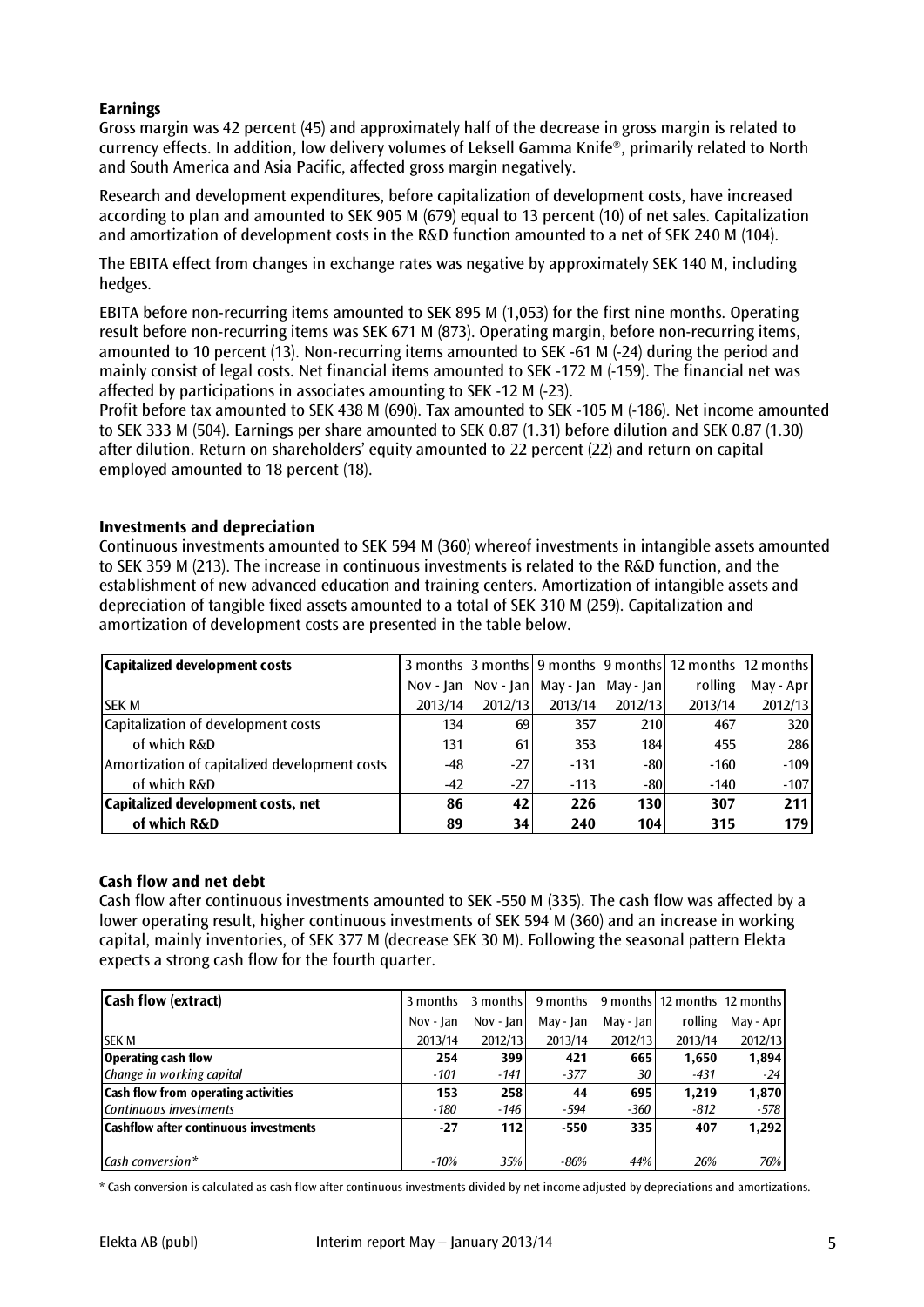# **Financial position**

Cash and cash equivalents amounted to SEK 1,199 M (2,567 on April 30, 2013) and interest-bearing liabilities amounted to SEK 4,499 M (4,552 on April 30, 2013). Thus, net debt amounted to SEK 3,300 M (1,985 on April 30, 2013). Net debt/equity ratio was 0.62 (0.36 on April 30, 2013).

The change in unrealized exchange rate effects from cash flow hedges amounted to SEK 62 M (58) and is reported in other comprehensive income. Closing balance of unrealized exchange rate effects from cash flow hedges in shareholders' equity was SEK 130 M (68 on April 30, 2013) exclusive of tax.

# **Working Capital**

Net working capital amounted to SEK 1,520 M (1,451 in the previous quarter) corresponding to 15 (14) percent of net sales. The increase compared with the previous quarter is mainly related to higher inventories related to planned deliveries in the fourth quarter.

| <b>Working Capital</b>             | Jan 31, | Oct 31, | Apr 30, | Jan $31,$ |
|------------------------------------|---------|---------|---------|-----------|
| <b>SEK M</b>                       | 2014    | 2013    | 2013    | 2013      |
| <b>Working capital assets</b>      |         |         |         |           |
| Inventories                        | 1,368   | 1,097   | 850     | 940       |
| Accounts receivable                | 3,241   | 3,253   | 3,192   | 2,810     |
| Accrued income                     | 1,454   | 1,568   | 1,861   | 1,460     |
| Other operating receivables        | 697     | 613     | 461     | 665       |
| Sum working capital assets         | 6,760   | 6,531   | 6,364   | 5,875     |
| <b>Working capital liabilities</b> |         |         |         |           |
| Accounts payable                   | 1,098   | 1,132   | 1,217   | 721       |
| <b>Customer advances</b>           | 1,391   | 1,363   | 1,292   | 1,363     |
| Prepaid income                     | 1,117   | 962     | 1,034   | 951       |
| Accrued expenses                   | 1,333   | 1,327   | 1,404   | 1,355     |
| Other operating liabilities        | 301     | 296     | 250     | 316       |
| Sum working capital liabilities    | 5,240   | 5,080   | 5,197   | 4,706     |
| Net working capital                | 1,520   | 1,451   | 1,167   | 1,169     |
| % of 12 months rolling net sales   | 15%     | 14%     | 11%     | 12%       |

# **Significant events during the nine-month period**

# *Lawsuit with Varian Medical Systems resolved*

The lawsuit with Varian Medical Systems, announced in August 2012, has been resolved by mutual agreement by the parties.

# *Acquisition of shares in BMEI*

Elekta has acquired the remaining 20 percent of shares in the Chinese subsidiary BMEI, and owns thereafter 100 percent. BMEI develops and manufactures the Elekta Compact™ linear accelerator, among other products.

# *Niklas Savander appointed as new President and CEO for Elekta*

Niklas Savander has been appointed as Elekta's next President and Chief Executive Officer, effective May 1, 2014. Niklas Savander will succeed Tomas Puusepp, who will continue within Elekta as a member of its Board of Directors.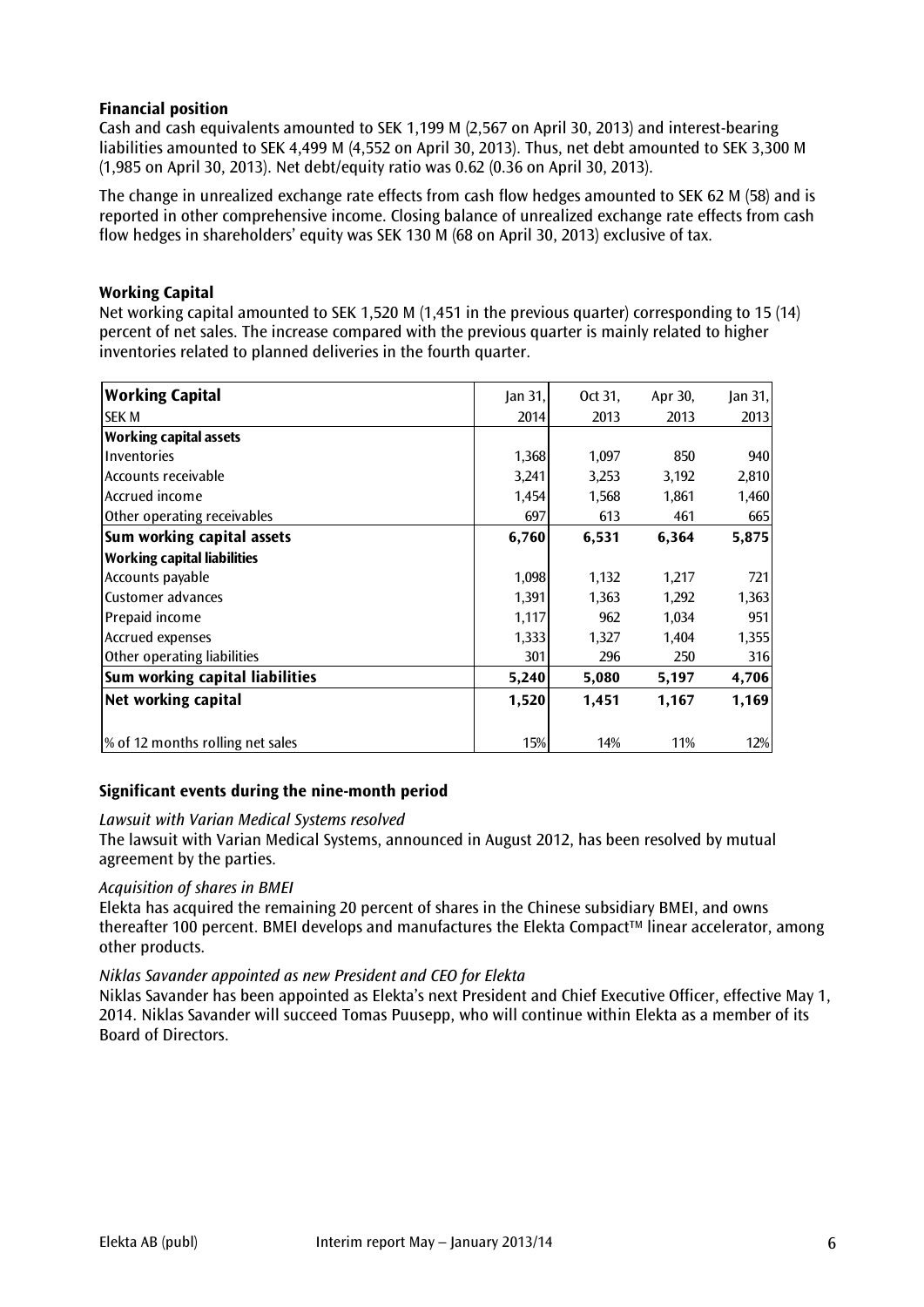# **Employees**

The average number of employees was 3,592 (3,292). The increase is mainly related to expansion of product development. The average number of employees in the Parent Company was 27 (25). The number of employees on January 31, 2014 totaled 3,731. On April 30, 2013, the number of employees in Elekta totaled 3,488.

# **Shares**

During the period 4,343 new B-shares were subscribed through conversion of convertibles. Total number of registered shares on January 31, 2014 was 382,828,359 divided between 14,250,000 A-shares and 368,578,359 B-shares. Fully diluted shares amount to 400,696,012. The effect is related to the Elekta 2012/17 convertible bond.

# **Outlook for fiscal year 2013/14**

Due to lower-than-expected delivery volumes of Leksell Gamma Knife® and delays in expected deliveries to emerging markets, the outlook for the full-year has been revised.

- In fiscal year 2013/14, net sales is expected to grow by approximately 7 percent in local currency compared to last year.
- EBITA is expected to grow by approximately 3 percent in local currency compared with last year. Exchange rate movements are expected to have a negative impact of about approximately 5 percentage points on EBITA growth.

The prior outlook, published in the Q2 report, expected net sales to grow by more than 10 percent in local currency. EBITA was expected to grow by approximately 10 percent in local currency. Exchange rate movements were expected to have a negative impact of approximately 5 percentage points on EBITA growth.

# **Risks and uncertainties**

Elekta's presence in a large number of geographical markets exposes the Group to political and economic risks on a global scale or in individual countries.

The competitive landscape for Elekta is continuously changing. The medical equipment industry is characterized by rapid technological developments and continuous improvements of industrial know-how, resulting in companies launching new products and improved methods for treatment. Elekta strives to be the leader in innovation and offer the most competitive product portfolio, developed in close collaboration with key research leaders in the field. To secure the proceeds of research investments, it is of importance that such new products and technology are protected from the risk of improper use by competitors. When possible and deemed appropriate, Elekta protects its intellectual property rights by way of patents, copyrights and trademark registrations.

Elekta sells solutions through its direct sales force and through an external network of agents and distributors. The Company's continued success is dependent on the ability to establish and maintain successful relationships with customers. Elekta is continuously evaluating how to enter new markets considering both the opportunities and the risks involved. There are regulatory registration requirements with each new market that potentially could delay product introductions and certifications. The stability of the political system in certain countries and the security situation for employees traveling to exposed areas are constantly evaluated. Corruption is a risk and an obstacle for development and growth in some countries. Elekta has implemented a specific anti-corruption policy to guide the business by aiming to be in line with national and international regulations and best practices against corruption.

Elekta's operations comprise several markets that expose the Group to a vast number of laws, regulations, policies and guidelines regarding, for example, health, security, environmental matters, trade restrictions, competition and delivery of products. Elekta's quality systems describes these requirements, which are reviewed and certified by external supervisory bodies and are regularly inspected by authorities in applicable countries, for example the US FDA. Non-compliance of, for example, safety regulations can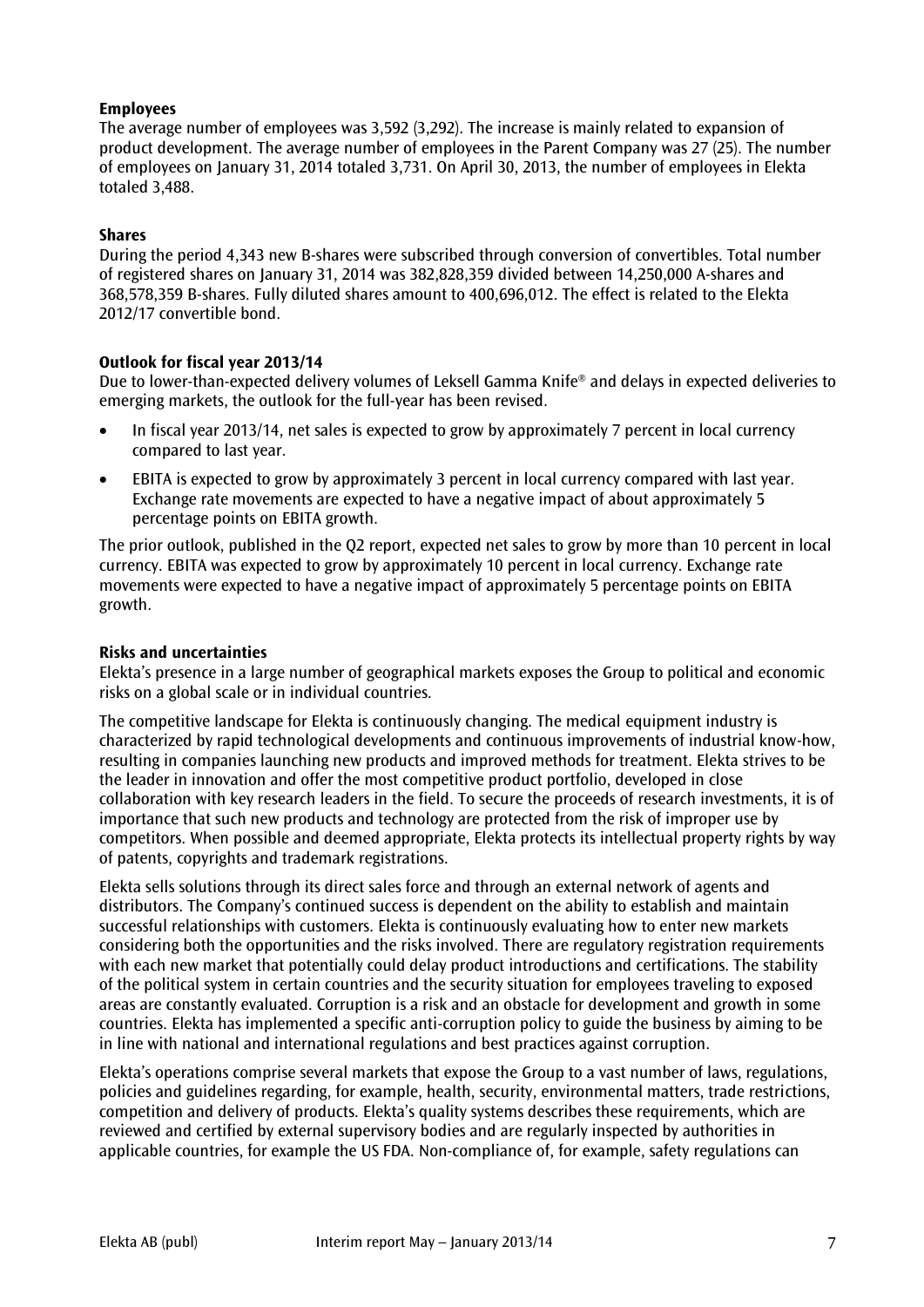result in delayed or stopped deliveries of products. Changes in regulations and rules might also increase Elekta's costs and delay the development and introduction of new products.

Elekta depends also on the capability of producing advanced medical equipment, which requires highly qualified personnel. The Company's ability to attract and retain qualified personnel and management has a significant impact on the future success of the Group.

Weak economic development and high levels of public debt might, in some markets, mean less availability of financing for private customers and reduced future health care spending by governments. Political decisions that could impact the healthcare reimbursement systems also constitute a risk factor. Elekta's ability to commercialize products is dependent on the reimbursement level that hospitals and clinics can obtain for different types of treatments. Alterations in the existing reimbursement systems related to medical products, or implementation of new regulations, might impact future product mix in specific markets.

Elekta's ability to deliver treatment equipment relies largely on customers' readiness to receive the delivery at site. Depending on contractual payment terms a delay can result in postponed invoicing and also affect timing of revenue recognition. The Group's credit risks are normally limited since customer operations are, to a large extent, financed either directly or indirectly by public funds.

Elekta's production sites depend on a number of suppliers for components. There is a risk that those suppliers might change their terms, or that delivery difficulties might occur due to circumstances beyond the Company's control. Critical suppliers are regularly followed up regarding delivery precision and quality of components.

In its operations, Elekta is subject to a number of financial risks primarily related to exchange rate fluctuations. In the short-term, the effect of currency movements is reduced through forward contracts. Hedging is conducted on the basis of expected net sales over a period of up to 24 months. The scope of the hedging is determined by the Company's assessment of currency risks. Risk management is regulated through a financial policy established by the Board of Directors. Overall responsibility for handling the Group's financial risks, and developing methods and guidelines for dealing with financial risks, rests with executive management and the finance function. For more detailed information regarding these risks, please see Note 2 in the annual report 2012/13.

Stockholm, February 27, 2014

Tomas Puusepp President and CEO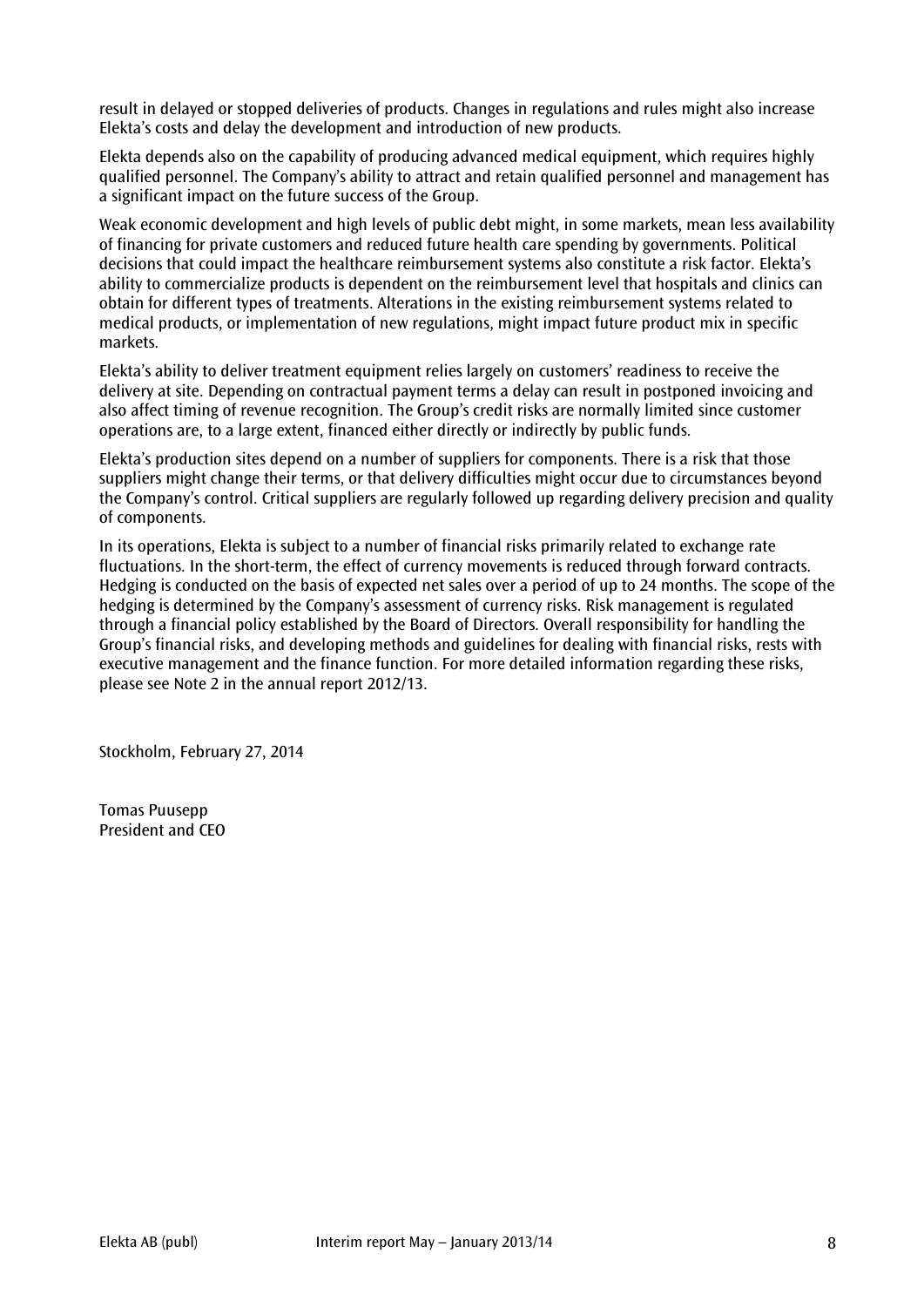*This report has not been reviewed by the Company's auditors.*

# **Conference call**

Elekta will host a telephone conference at 10:00 – 11:00 CET on February 27, with President and CEO Tomas Puusepp and CFO Håkan Bergström.

To take part in the conference call, please dial in about 5-10 minutes in advance and use the access code 941615.

Swedish dial-in number: +46 (0)8 5052 0110, UK dial-in number: +44 (0)20 7162 0077, US dial-in number: + 1 877 491 0064.

The telephone conference will also be broadcasted over the internet (listen only). Please use the link: [http://webeventservices.reg.meeting-stream.com/84836\\_elekta/](http://webeventservices.reg.meeting-stream.com/84836_elekta/)

# **Financial information**

Year-end report May – April 2013/14 May 28, 2014 Interim report May – July 2014/15 August 28, 2014 Annual General Meeting 2014 August 28, 2014 Interim report May – October 2014/15 November 27, 2014

# **For further information, please contact:**

Håkan Bergström, CFO, Elekta AB (publ) +46 8 587 25 547, hakan.bergstrom@elekta.com

Johan Andersson, Director Investor Relations, Elekta AB (publ) +46 702 100 451, [johan.andersson@elekta.com](mailto:johan.anderssonmelbi@elekta.com)

# **Elekta AB (publ)**

Corporate registration number 556170-4015 Kungstensgatan 18, Box 7593, SE 103 93 Stockholm, Sweden

The above information is such that Elekta AB (publ) shall make public in accordance with the Securities Market Act and/or the Financial Instruments Trading Act. The information was published at 07:30 CET on February 27, 2014.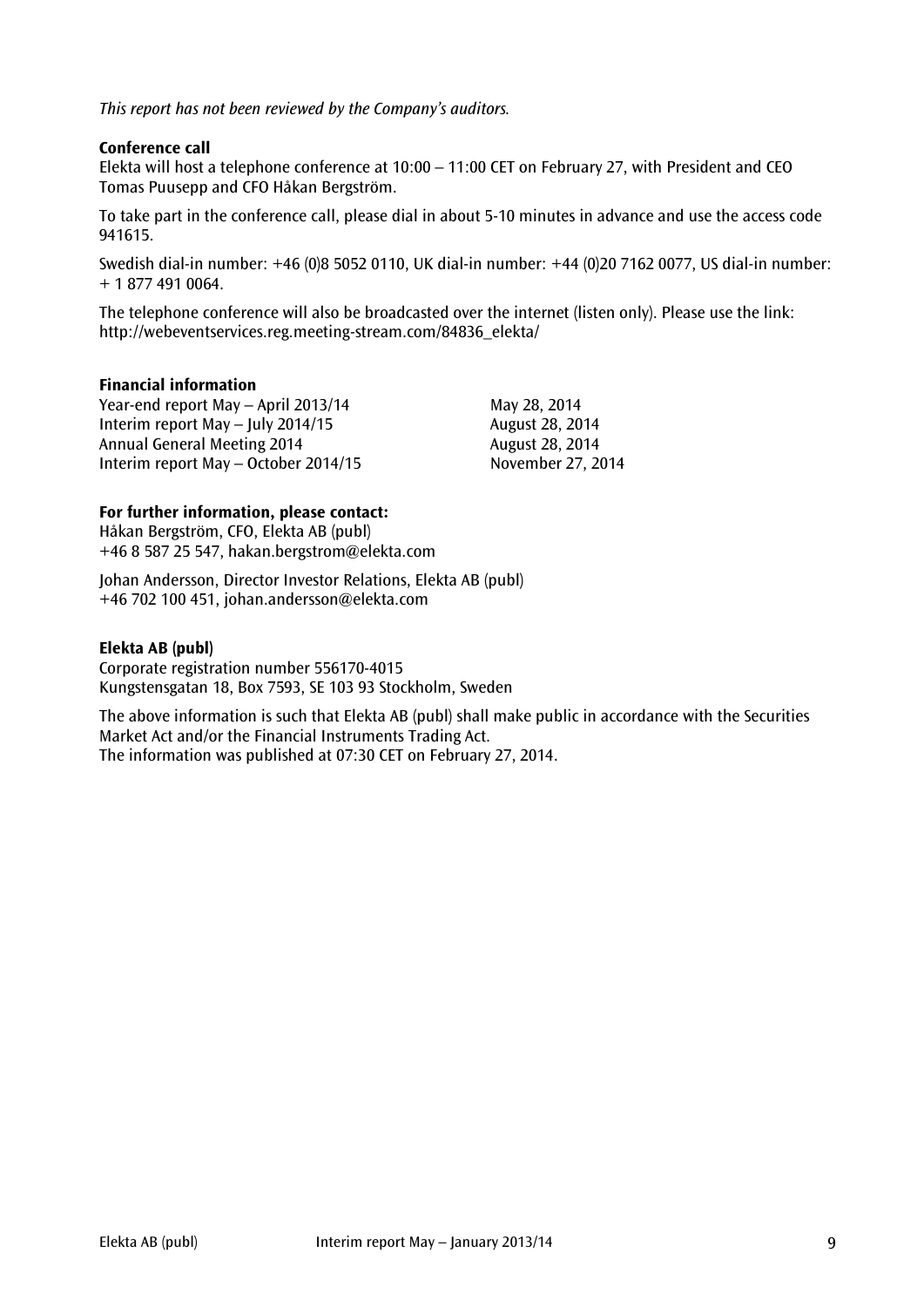# **Accounting principles**

This interim report is prepared, with regard to the Group, according to IAS 34 and the Swedish Annual Accounts Act and, with regard to the Parent Company, according to the Swedish Annual Accounts Act and RFR 2. The accounting principles applied correspond to those presented in Note 1 of the Annual Report 2012/13 except effects from new/revised IFRS applied from 1 May, 2013:

# *IAS 1 Presentation of Financial Statements*

The amendments to the standard require the items in other comprehensive income to be split into two categories: items that will not be reclassified to the income statement and items that subsequently may be reclassified to the income statement. Taxes are disclosed for each category.

# *IAS 19 Employee Benefits*

The amendments to the standard mean, for Elekta, that revaluation of the net debt related to defined benefit pension plans is reported in other comprehensive income instead of in the income statement. Furthermore, interest expenses and expected return on plan assets are replaced by a net interest based on the discount rate and the net deficit or net surplus related to a defined-benefit plan.

# *Other changes*

IFRS 13 Fair Value Measurement has brought about certain disclosures on financial instruments in the interim reports. Other amended standards, which are effective and applied from the fiscal year 2013/14, have been assessed as not having any material impact on the financial reports.

# **Exchange rates**

| Country              | Currency |           | Average rate |        |         | <b>Closing rate</b> |        |
|----------------------|----------|-----------|--------------|--------|---------|---------------------|--------|
|                      |          | May - Jan | May - Jan    | Change | lan 31. | Apr 30,             | Change |
|                      |          | 2013/14   | 2012/13      |        | 2014    | 2013                |        |
| Euroland             | 1 EUR    | 8.746     | 8.637        | 1%     | 8.847   | 8.575               | 3%     |
| <b>Great Britain</b> | 1 GBP    | 10.343    | 10.736       | $-4%$  | 10.749  | 10.162              | 6%     |
| Japan                | $1$ JPY  | 0.065     | 0.084        | $-22%$ | 0.064   | 0.067               | $-5%$  |
| <b>United States</b> | 1 USD    | 6.541     | 6.758        | $-3%$  | 6.526   | 6.560               | $-1%$  |

Regarding foreign group companies, order bookings and income statement are translated at average exchange rates for the reporting period while order backlog and balance sheet are translated at closing exchange rates.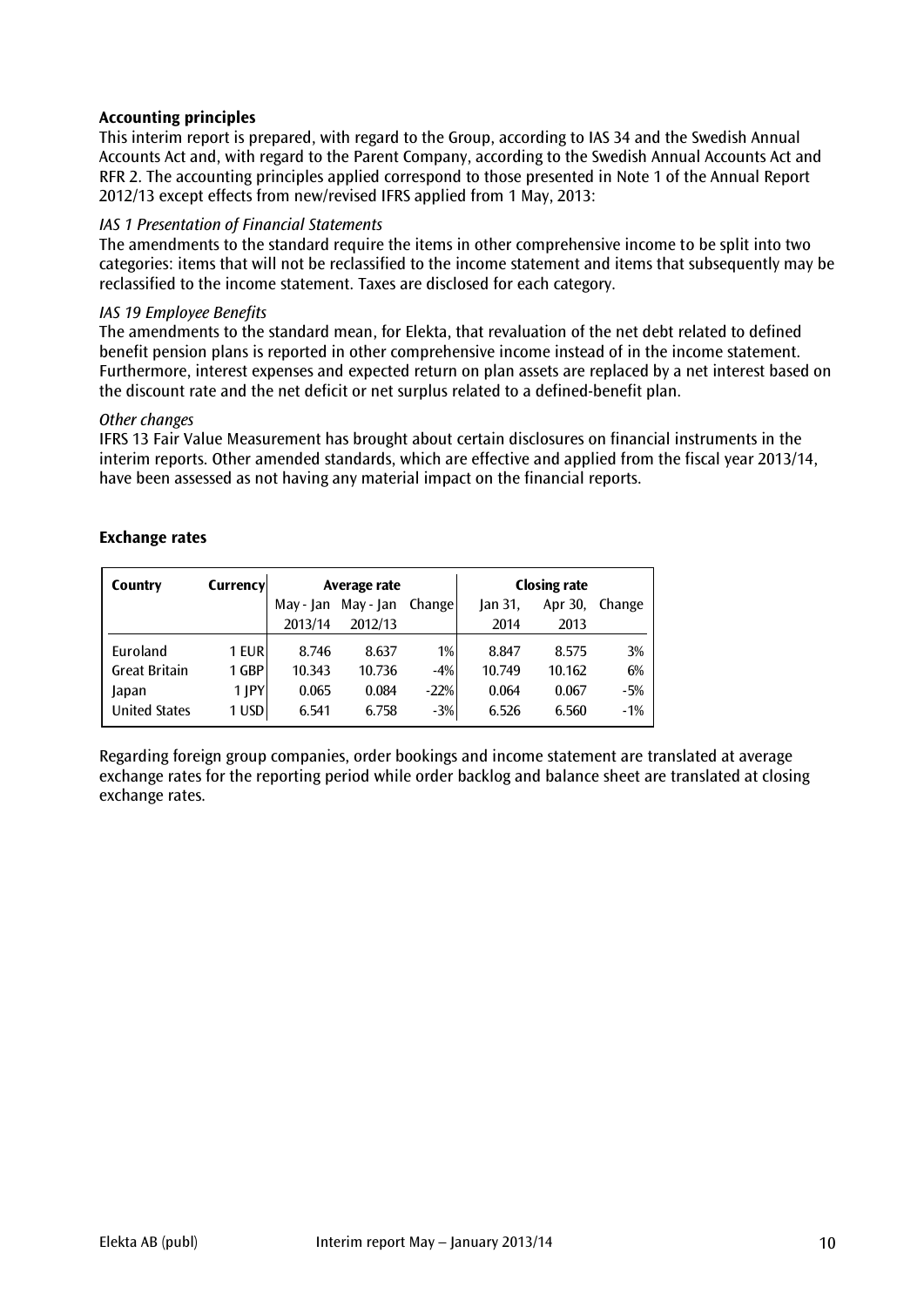| <b>CONSOLIDATED INCOME STATEMENT AND STATEMENT OF COMPREHENSIVE INCOME</b> |  |  |
|----------------------------------------------------------------------------|--|--|
|                                                                            |  |  |

| <b>SEK M</b>                                                                 | 3 months       | 3 months  | 9 months  | 9 months       | 12 months      | 12 months |
|------------------------------------------------------------------------------|----------------|-----------|-----------|----------------|----------------|-----------|
|                                                                              | Nov - Jan      | Nov - Jan | May - Jan | May - Jan      | rolling        | May - Apr |
| <b>INCOME STATEMENT</b>                                                      | 2013/14        | 2012/13   | 2013/14   | 2012/13        | 2013/14        | 2012/13   |
| Net sales                                                                    | 2,385          | 2,428     | 6,740     | 6,608          | 10,471         | 10,339    |
| Cost of products sold                                                        | $-1,445$       | $-1,341$  | $-3,932$  | $-3,624$       | $-5,865$       | $-5,557$  |
| Gross income                                                                 | 940            | 1,087     | 2,808     | 2,984          | 4,606          | 4,782     |
| Selling expenses                                                             | $-255$         | $-284$    | $-792$    | $-882$         | $-1,057$       | $-1,147$  |
| Administrative expenses                                                      | $-227$         | $-227$    | $-692$    | -663           | $-907$         | $-878$    |
| R&D expenses                                                                 | $-225$         | $-198$    | $-665$    | $-575$         | $-805$         | $-715$    |
| Exchange rate differences                                                    | 27             | 15        | 12        | 9              | 19             | 16        |
| Operating result before non-recurring items                                  | 260            | 393       | 671       | 873            | 1,856          | 2,058     |
| Transaction and restructuring costs                                          |                | $\bf{0}$  |           | $\bf{0}$       | $\bf{0}$       | $\bf{0}$  |
| Other non-recurring items                                                    |                | $-7$      | $-61$     | $-24$          | -83            | $-46$     |
| <b>Operating result</b>                                                      | 260            | 386       | 610       | 849            | 1,773          | 2,012     |
| Result from participations in associates                                     | $-5$           | $-15$     | $-12$     | $-23$          | $-18$          | $-29$     |
| Interest income                                                              | 7              | 8         | 18        | 24             | 26             | 32        |
| Interest expenses and similar items                                          | -62            | -63       | $-172$    | $-159$         | $-236$         | $-223$    |
| Exchange rate differences                                                    | $-3$           | $\bf{0}$  | -6        | $-1$           | 3              | 8         |
| <b>Profit before tax</b>                                                     | 197            | 316       | 438       | 690            | 1,548          | 1,800     |
| Income taxes                                                                 | $-47$          | $-85$     | $-105$    | $-186$         | $-368$         | $-449$    |
| Net income                                                                   | 150            | 231       | 333       | 504            | 1,180          | 1,351     |
| Net income attributable to:                                                  |                |           |           |                |                |           |
| Parent Company shareholders                                                  | 147            | 230       | 330       | 497            | 1,173          | 1,340     |
| Non-controlling interests                                                    | 3              |           | 3         | $\overline{7}$ | 7              | 11        |
|                                                                              |                |           |           |                |                |           |
| Earnings per share before dilution, SEK                                      | 0.39           | 0.61      | 0.87      | 1.31           | 3.08           | 3.52      |
| Earnings per share after dilution, SEK                                       | 0.39           | 0.60      | 0.87      | 1.30           | 3.09           | 3.52      |
|                                                                              |                |           |           |                |                |           |
| STATEMENT OF COMPREHENSIVE INCOME                                            |                |           |           |                |                |           |
| Net income                                                                   | 150            | 231       | 333       | 504            | 1,180          | 1,351     |
| Other comprehensive income:                                                  |                |           |           |                |                |           |
| Items that subsequently may be reclassified to the statement of income       |                |           |           |                |                |           |
| Revaluation of cash flow hedges                                              | 25             | 19        | 62        | 62             | 34             | 34        |
| Translation differences from foreign operations                              | 84             | $-172$    | 164       | $-353$         | 164            | $-353$    |
| Tax                                                                          | - 5            | $-2$      | - 14      | - 13           | -6             | - 5       |
| Total items that subsequently may be reclassified to the statement of income | 104            | $-155$    | 212       | $-304$         | 192            | $-324$    |
| Other comprehensive income for the period                                    | 104            | $-155$    | 212       | $-304$         | 192            | $-324$    |
| Comprehensive income for the period                                          | 254            | 76        | 545       | 200            | 1,372          | 1,027     |
| Comprehensive income attributable to:                                        |                |           |           |                |                |           |
| Parent Company shareholders                                                  | 252            | 75        | 545       | 193            | 1,368          | 1,016     |
| Non-controlling interests                                                    | $\overline{2}$ |           | $\bf{0}$  | $\overline{7}$ | $\overline{4}$ | 11        |
|                                                                              |                |           |           |                |                |           |
| <b>RESULT OVERVIEW</b>                                                       | 3 months       | 3 months  | 9 months  | 9 months       | 12 months      | 12 months |
|                                                                              | Nov - Jan      | Nov - Jan | May - Jan | May - Jan      | rolling        | May - Anr |

| KESULI UVEKVIEW                                  | 3 months i | 3 months i | 9 months i | 9 months  | IZ montns | 12 montns |
|--------------------------------------------------|------------|------------|------------|-----------|-----------|-----------|
|                                                  | Nov - Jan  | Nov - Ianl | May - Jan  | May - Jan | rolling   | May - Apr |
| SEK M                                            | 2013/14    | 2012/13    | 2013/14    | 2012/13   | 2013/14   | 2012/13   |
| Operating result/EBIT before non-recurring items | 260        | 393        | 671        | 873       | 1,856     | 2,058     |
| Amortization:                                    |            |            |            |           |           |           |
| capitalized development costs                    | 48         | 27         | 131        | 80        | 160       | 109       |
| acquisitions                                     | 32         | 34         | 93         | 100       | 123       | 130       |
| <b>EBITA before non-recurring items</b>          | 340        | 454        | 895        | 1.053     | 2.139     | 2.297     |
| Depreciation                                     | 29         | 27         | 86         | 79        | 117       | 110       |
| <b>EBITDA before non-recurring items</b>         | 369        | 481        | 981        | 1.132     | 2,256     | 2,407     |
|                                                  |            |            |            |           |           |           |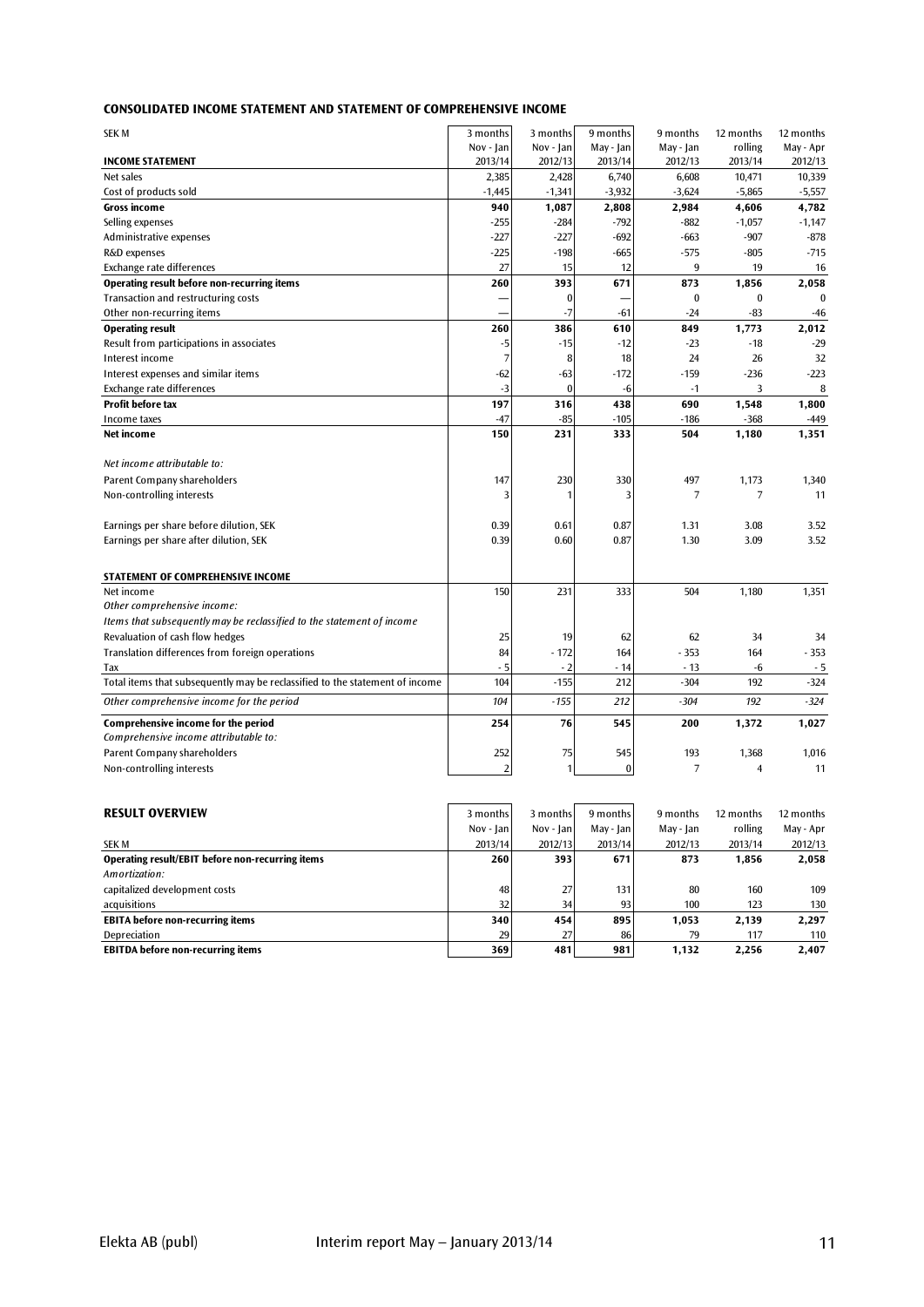| <b>CASH FLOW</b>                                                                                 | 3 months | 3 months     | 9 months  |           | 9 months 12 months 12 months |           |
|--------------------------------------------------------------------------------------------------|----------|--------------|-----------|-----------|------------------------------|-----------|
|                                                                                                  | Nov -Jan | $Nov -  an $ | May - Jan | May - Jan | rolling                      | May - Apr |
| <b>SEK M</b>                                                                                     | 2013/14  | 2012/13      | 2013/14   | 2012/13   | 2013/14                      | 2012/13   |
| Profit before tax                                                                                | 197      | 316          | 438       | 690       | 1,548                        | 1,800     |
| Amortization & Depreciation                                                                      | 108      | 88           | 310       | 259       | 400                          | 349       |
| Interest net                                                                                     | 48       | 45           | 133       | 108       | 184                          | 159       |
| Other non-cash items                                                                             | 12       | 65           | 30        | 2         | 94                           | 66        |
| Interest received and paid                                                                       | $-35$    | $-32$        | $-141$    | $-95$     | $-188$                       | $-142$    |
| Income taxes paid                                                                                | $-76$    | $-83$        | $-349$    | $-299$    | $-388$                       | $-338$    |
| Operating cash flow                                                                              | 254      | 399          | 421       | 665       | 1,650                        | 1,894     |
| Increase (-)/decrease (+) in inventories                                                         | $-246$   | $-69$        | $-490$    | $-249$    | $-384$                       | $-143$    |
| Increase $\left(\frac{1}{2}\right)$ decrease $\left(\frac{1}{2}\right)$ in operating receivables | 68       | $-359$       | 114       | $-53$     | $-506$                       | -673      |
| Increase $\left(\frac{1}{2}\right)$ decrease $\left(\frac{1}{2}\right)$ in operating liabilities | 77       | 287          | $-1$      | 332       | 459                          | 792       |
| Change in working capital                                                                        | $-101$   | $-141$       | $-377$    | 30        | $-431$                       | $-24$     |
| Cash flow from operating activities                                                              | 153      | 258          | 44        | 695       | 1,219                        | 1,870     |
| Investments intangible assets                                                                    | $-134$   | $-70$        | $-359$    | $-213$    | $-471$                       | $-325$    |
| Investments other assets                                                                         | $-46$    | $-76$        | $-235$    | $-147$    | $-341$                       | $-253$    |
| Continuous investments                                                                           | - 180    | $-146$       | - 594     | $-360$    | $-812$                       | $-578$    |
| <b>Cash flow after continuous investments</b>                                                    | $-27$    | 112          | $-550$    | 335       | 407                          | 1,292     |
| Business combinations and investments in associates                                              | $\theta$ | ſ            | 0         | $-77$     | $-7$                         | $-84$     |
| <b>Cash flow after investments</b>                                                               | $-26$    | 112          | $-550$    | 258       | 400                          | 1,208     |
| Cash flow from financing activities                                                              | 31       | $-60$        | $-859$    | $-481$    | $-758$                       | $-380$    |
| Cash flow for the period                                                                         | 5        | 52           | $-1,409$  | $-223$    | $-358$                       | 828       |
| Exchange rate differences                                                                        | 21       | $-86$        | 41        | $-117$    | 2                            | $-156$    |
| Change in cash and cash equivalents for the period                                               | 26       | $-34$        | $-1,368$  | $-340$    | $-356$                       | 672       |

| <b>CHANGES IN EQUITY</b>                  | 9 months  | 9 months  | 12 months |
|-------------------------------------------|-----------|-----------|-----------|
|                                           | May - Jan | May - Jan | May - Apr |
| <b>SEK M</b>                              | 2013/14   | 2012/13   | 2012/13   |
| <b>Attributable to Elekta's owners</b>    |           |           |           |
| Opening balance                           | 5,547     | 4,999     | 4,999     |
| Comprehensive income for the period       | 545       | 193       | 1,016     |
| Incentive programs including deferred tax |           | $-21$     | $-45$     |
| <b>Exercise of warrants</b>               |           | 53        | 51        |
| Conversion of convertible loan            |           |           | 2         |
| Acquisition of non-controlling interest   | $-33$     |           |           |
| Dividend                                  | $-763$    | $-476$    | -476      |
| Total                                     | 5,297     | 4,748     | 5,547     |
|                                           |           |           |           |
| Attributable to non-controlling interests |           |           |           |
| Opening balance                           | 13        | 11        | 11        |
| Comprehensive income for the period       |           |           | 11        |
| Acquisition of non-controlling interest   |           |           |           |
| Dividend                                  |           | $-10$     | $-9$      |
| Total                                     |           | 8         | 13        |
| <b>Closing balance</b>                    | 5,302     | 4,756     | 5,560     |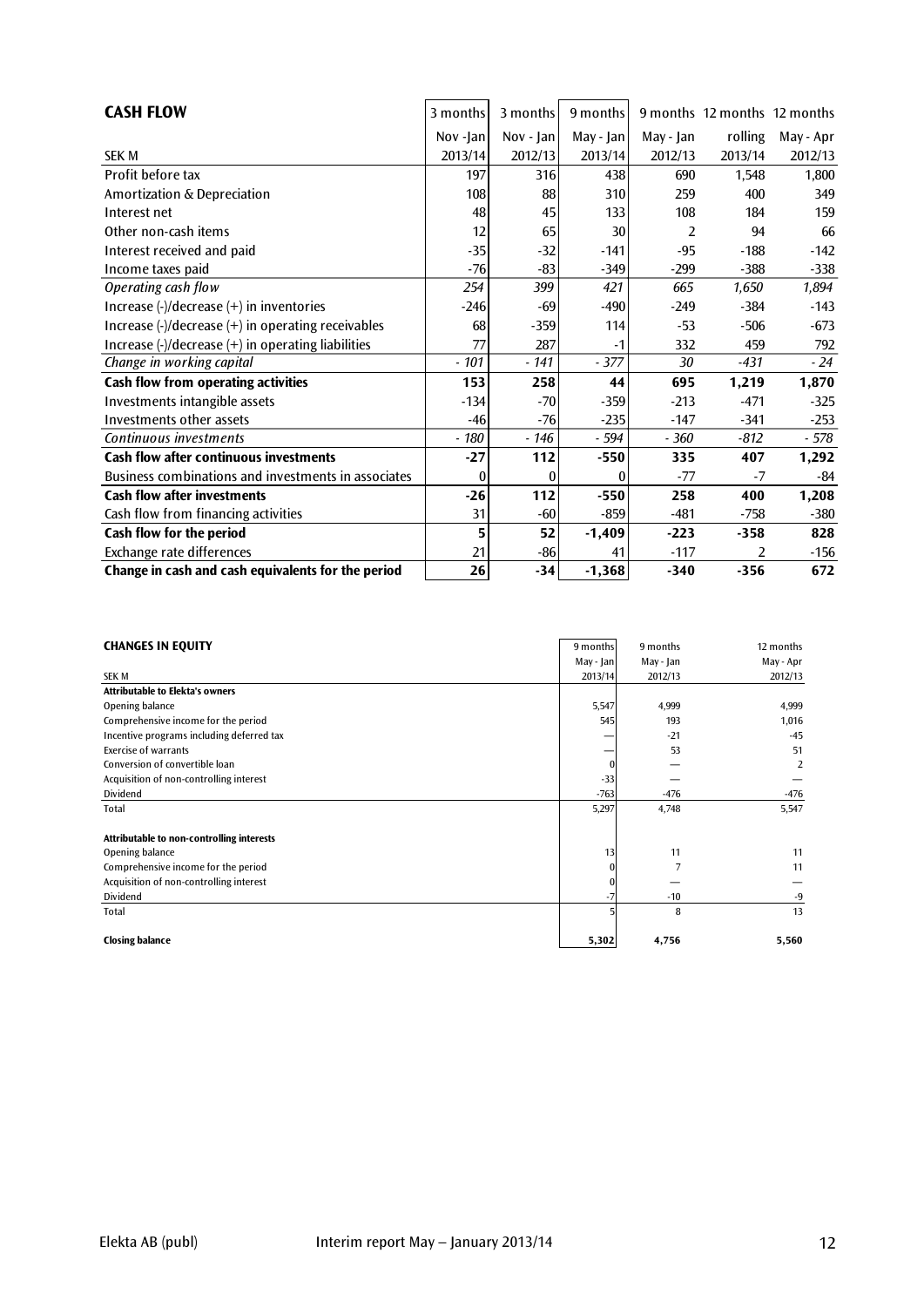#### **CONSOLIDATED BALANCE SHEET**

| <b>SEK M</b>                                    | Jan 31,   | Oct 31,  | Apr 30,  | Jan 31, |
|-------------------------------------------------|-----------|----------|----------|---------|
|                                                 | 2014      | 2013     | 2013     | 2013    |
| Non-current assets                              |           |          |          |         |
| Intangible assets                               | 6,662     | 6,552    | 6,424    | 6,334   |
| Tangible fixed assets                           | 590       | 564      | 487      | 440     |
| <b>Financial assets</b>                         | 350       | 328      | 236      | 211     |
| Deferred tax assets                             | 102       | 100      | 92       | 114     |
| Total non-current assets                        | 7,705     | 7,544    | 7,239    | 7,099   |
| <b>Current assets</b>                           |           |          |          |         |
| Inventories                                     | 1,368     | 1,097    | 850      | 940     |
| Accounts receivable                             | 3,241     | 3,253    | 3,192    | 2,810   |
| Accrued income                                  | 1,454     | 1,568    | 1,861    | 1,460   |
| Current tax assets                              | 101       | 72       | 21       | 54      |
| Derivative financial instruments                | 113       | 97       | 116      | 129     |
| Other current receivables                       | 697       | 613      | 461      | 665     |
| Cash and cash equivalents                       | 1,199     | 1,173    | 2,567    | 1,554   |
| <b>Total current assets</b>                     | 8,173     | 7,873    | 9,068    | 7,612   |
| <b>Total assets</b>                             | 15,878    | 15,417   | 16,307   | 14,711  |
| Elekta's owners' equity                         | 5,297     | 5,045    | 5,547    | 4,748   |
| Non-controlling interests                       | 5         | 11       | 13       | 8       |
| <b>Total equity</b>                             | 5,302     | 5,056    | 5,560    | 4,756   |
| <b>Non-current liabilities</b>                  |           |          |          |         |
| Long-term interest-bearing liabilities          | 4,341     | 4,302    | 4,340    | 4,267   |
| Deferred tax liabilities                        | 660       | 625      | 582      | 568     |
| Other long-term liabilities                     | 130       | 136      | 148      | 149     |
| <b>Total non-current liabilities</b>            | 5,131     | 5,063    | 5,070    | 4,984   |
| <b>Current liabilities</b>                      |           |          |          |         |
| Short-term interest-bearing liabilities         | 158       | 117      | 212      | 109     |
| Accounts payable                                | 1,098     | 1,132    | 1,217    | 721     |
| <b>Advances from customers</b>                  | 1,391     | 1,363    | 1,292    | 1,363   |
| Prepaid income                                  | 1,117     | 962      | 1,034    | 951     |
| Accrued expenses                                | 1,333     | 1,327    | 1,404    | 1,355   |
| <b>Current tax liabilities</b>                  | 44        | 67       | 240      | 98      |
| Derivative financial instruments                | 3         | 34       | 28       | 58      |
| Other current liabilities                       |           | 296      | 250      | 316     |
|                                                 | 301       |          |          |         |
| <b>Total current liabilities</b>                | 5,445     | 5,298    | 5,677    | 4,971   |
| <b>Total equity and liabilities</b>             | 15,878    | 15,417   | 16,307   | 14,711  |
|                                                 |           |          |          |         |
| Assets pledged<br><b>Contingent liabilities</b> | 10<br>153 | 3<br>136 | 3<br>178 | 4<br>70 |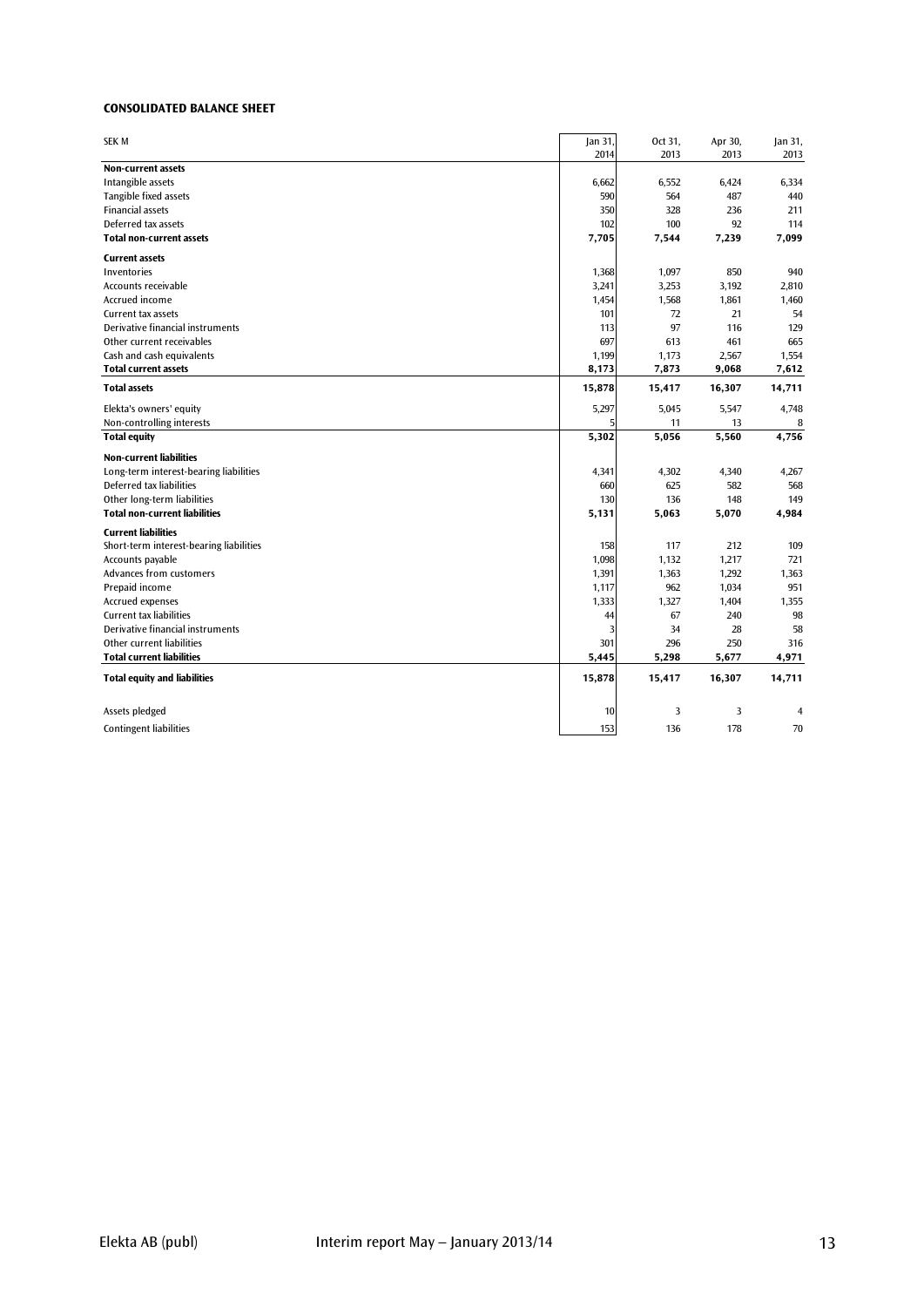# **Financial instruments**

The table below shows the Group's financial instruments for which fair value is different than carrying value. The fair value of all other financial instruments is assumed to correspond to the carrying value.

|                                        | Jan 31, 2014  | Apr 30, 2013 |       |  |
|----------------------------------------|---------------|--------------|-------|--|
|                                        | Carrying Fair | Carrving     | Fair  |  |
| SEK M                                  | amount value  | amount       | value |  |
| Long-term interest-bearing liabilities | 4.341 4.488   | 4.340        | 4.557 |  |

The table below shows how the Group's financial assets and financial liabilities, which have been measured at fair value, have been categorized in the fair value hierarchy. The different levels are defined as follows:

- Level 1: Quoted prices on an active market for identical assets or liabilities
- Level 2: Other observable data than quoted prices included in Level 1, either directly (that is, price quotations) or indirectly (that is, obtained from price quotations)
- Level 3: Data not based on observable market data

| Distribution by level when measured at fair value               | Jan 31, 2014 |         |         |              | Apr 30, 2013 |                |                          |              |
|-----------------------------------------------------------------|--------------|---------|---------|--------------|--------------|----------------|--------------------------|--------------|
| <b>SEK M</b>                                                    | Level 1      | Level 2 | Level 3 | <b>Total</b> | Level 1      | Level 2        | Level 3                  | <b>Total</b> |
| <b>FINANCIAL ASSETS</b>                                         |              |         |         |              |              |                |                          |              |
| Financial assets measured at fair value through profit or loss: |              |         |         |              |              |                |                          |              |
| Derivative financial instruments - non-hedging                  |              | 15      |         | 15           |              | 23             | -                        | 23           |
| Derivatives used for hedging purposes:                          |              |         |         |              |              |                |                          |              |
| Derivative financial instruments - hedging                      |              | 134     | -       | 134          |              | 93             |                          | 93           |
| <b>Total financial assets</b>                                   | -            | 149     | -       | 149          |              | 116            | -                        | 116          |
| <b>FINANCIAL LIABILITIES</b>                                    |              |         |         |              |              |                |                          |              |
| Financial liabilities at fair value through profit or loss:     |              |         |         |              |              |                |                          |              |
| Derivative financial instruments - non-hedging                  |              |         |         | $\mathbf{1}$ |              | $\overline{4}$ |                          |              |
| Derivatives used for hedging purposes:                          |              |         |         |              |              |                |                          |              |
| Derivative financial instruments - hedging                      |              | 3       |         | 3            |              | 24             | $\overline{\phantom{0}}$ | 24           |
| <b>Total financial liabilities</b>                              |              | 4       |         | 4            |              | 28             |                          | 28           |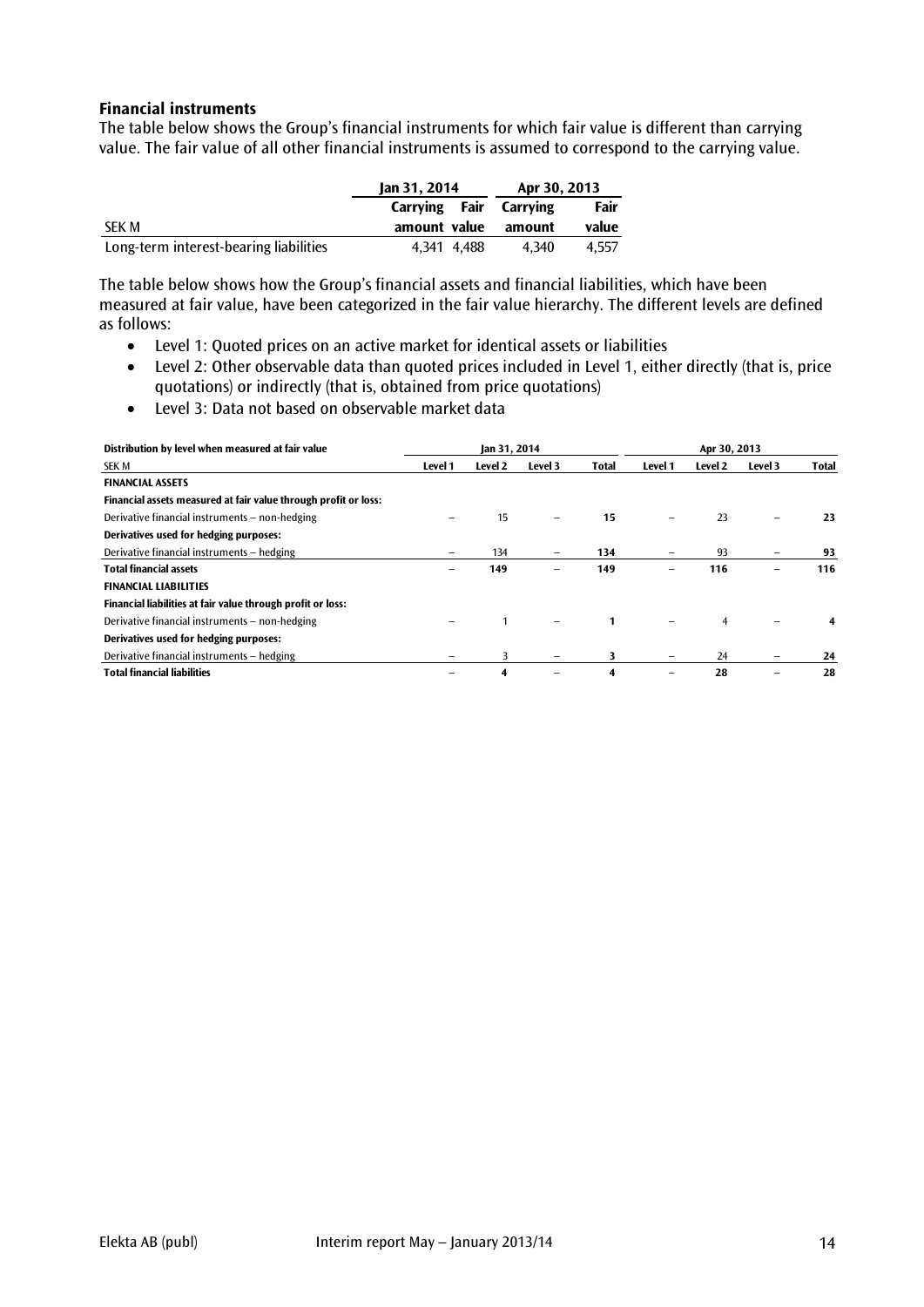| <b>KEY FIGURES</b>                        | 12 months<br>May - Apr<br>2008/09 | 12 months<br>May - Apr<br>2009/10 | 12 months<br>May - Apr<br>2010/11 | 12 months<br>May - Apr<br>2011/12 | 12 months<br>May-Apr<br>2012/13 | 9 months<br>May - Jan<br>2012/13 | 9 months<br>May - Jan |
|-------------------------------------------|-----------------------------------|-----------------------------------|-----------------------------------|-----------------------------------|---------------------------------|----------------------------------|-----------------------|
|                                           |                                   |                                   |                                   |                                   |                                 |                                  | 2013/14               |
| Order bookings, SEK M<br>Net sales, SEK M | 7,656<br>6,689                    | 8,757<br>7,392                    | 9,061<br>7,904                    | 10,815<br>9,048                   | 12,117<br>10,339                | 8,080<br>6,608                   | 8,352<br>6,740        |
| Operating result, SEK M                   | 830                               | 1,232                             | 1,502                             | 1,849                             | 2,012                           | 849                              | 610                   |
| Operating margin before non-              |                                   |                                   |                                   |                                   |                                 |                                  |                       |
| recurring items, %                        | 12                                | 17                                | 19                                | 20                                | 20                              | 13                               | 10                    |
| Operating margin, %                       | 12                                | 17                                | 19                                | 20                                | 19                              | 13                               | 9                     |
| Profit margin, %                          | 12                                | 16                                | 19                                | 19                                | 17                              | 10                               | 6                     |
| Shareholders' equity, SEK M               | 2,555                             | 3,244                             | 3,833                             | 5,010                             | 5,560                           | 4,756                            | 5,302                 |
| Capital employed, SEK M                   | 4,182                             | 4,283                             | 4,714                             | 9,540                             | 10,112                          | 9,132                            | 9,801                 |
| Equity/assets ratio, %                    | 32                                | 38                                | 43                                | 33                                | 34                              | 32                               | 33                    |
| Net debt/equity ratio                     | 0.31                              | $-0.04$                           | $-0.13$                           | 0.53                              | 0.36                            | 0.59                             | 0.62                  |
| Return on shareholders' equity, %         | 27                                | 30                                | 30                                | 29                                | 27                              | 22                               | 22                    |
| Return on capital employed, %             | 24                                | 30                                | 35                                | 28                                | 21                              | 18                               | 18                    |

| <b>DATA PER SHARE</b>          | 12 months | 12 months | 12 months    | 12 months    | 12 months     | 9 months      | 9 months      |
|--------------------------------|-----------|-----------|--------------|--------------|---------------|---------------|---------------|
|                                | May - Apr | May - Apr | May - Apr    | May - Apr    | May-Apr       | May - Jan     | May - Jan     |
|                                | 2008/09   | 2009/10   | 2010/11      | 2011/12      | 2012/13       | 2012/13       | 2013/14       |
| Earnings per share             |           |           |              |              |               |               |               |
|                                |           |           |              |              |               |               |               |
| before dilution, SEK           | 1.50      | 2.27      | 2.76         | 3.26         | 3.52          | 1.31          | 0.87          |
| after dilution, SEK            | 1.50      | 2.25      | 2.73         | 3.23         | 3.52          | 1.30          | 0.87          |
| Cash flow per share            |           |           |              |              |               |               |               |
| before dilution, SEK           | 1.58      | 2.63      | 1.31         | $-7.07$      | 3.17          | 0.68          | $-1.44$       |
| after dilution, SEK            | 1.58      | 2.60      | 1.30         | $-7.01$      | 3.17          | 0.68          | $-1.37$       |
| Shareholders' equity per share |           |           |              |              |               |               |               |
| before dilution, SEK           | 6.92      | 8.74      | 10.22        | 13.19        | 14.55         | 12.45         | 13.89         |
| after dilution, SEK            | 6.92      | 9.38      | 10.61        | 13.31        | 14.55         | 12.42         | 17.94         |
| Average number of shares       |           |           |              |              |               |               |               |
| before dilution, 000s          | 368,114   | 368,832   | 373,364      | 376,431      | 380,672       | 380,443       | 381,273       |
| after dilution, 000s           | 368,114   | 371,780   | 378,028      | 380,125      | 380,672       | 381,435       | 400,682       |
| Number of shares at closing    |           |           |              |              |               |               |               |
| before dilution, 000s          | 368,498   | 371,181   | $374,951$ *) | $378,991$ *) | 381,270 $*$ ) | 381,237 $*$ ) | 381,287 $*$ ) |
| after dilution, 000s           | 368,498   | 383,580   | 383,618      | 384,284      | 381,270       | 382,229       | 400,696       |

In September 2012 a 4:1 share split was conducted. The data per share and number of shares has been restated pro forma. \*) Number of registered shares at closing excluding treasury shares (1,541,368 per January 31, 2014).

| Data per quarter                        | Q1      | Q <sub>2</sub> | Q <sub>3</sub> | Q4      | Q1      | Q <sub>2</sub> | Q <sub>3</sub> | 04      | Q <sub>1</sub> | Q <sub>2</sub> | Q <sub>3</sub> |
|-----------------------------------------|---------|----------------|----------------|---------|---------|----------------|----------------|---------|----------------|----------------|----------------|
| <b>SEK M</b>                            | 2011/12 | 2011/12        | 2011/12        | 2011/12 | 2012/13 | 2012/13        | 2012/13        | 2012/13 | 2013/14        | 2013/14        | 2013/14        |
| Order bookings                          | 1.700   | 2,702          | 2.784          | 3,629   | 2,252   | 2,972          | 2,856          | 4,037   | 2,027          | 3,101          | 3,224          |
| Net sales                               | 1,428   | 1,936          | 2,565          | 3,119   | 1,695   | 2,485          | 2,428          | 3,731   | 1,912          | 2,443          | 2,385          |
| <b>EBITA</b> before non-recurring items | 133     | 302            | 682            | 925     | 131     | 468            | 453            | 1.244   | 148            | 407            | 340            |
| Operating result                        | 92      | 385            | 597            | 775     | 63      | 400            | 386            | 1,163   | 46             | 304            | 260            |
| Cash flow from                          |         |                |                |         |         |                |                |         |                |                |                |
| operating activities                    | 215     | 154            | 315            | 251     | -88     | 525            | 258            | 1,175   | $-391$         | 282            | 153            |
|                                         |         |                |                |         |         |                |                |         |                |                |                |
| Order bookings growth based on          |         |                |                |         |         |                |                |         |                |                |                |
| unchanged exchange rates                | Q1      | $02 *$         | $03 *$         | $04 *$  | $Q1 *$  | $Q2 *$         | 03             | 04      | 01             | Q <sub>2</sub> | Q <sub>3</sub> |
|                                         | 2011/12 | 2011/12        | 2011/12        | 2011/12 | 2012/13 | 2012/13        | 2012/13        | 2012/13 | 2013/14        | 2013/14        | 2013/14        |
| North and South America. %              | 9       | 8              |                | 20      | 28      | 13             | $-11$          | 9       | $-26$          | 8              | 40             |
| Europe, Middle East and Africa, %       | $-24$   | 31             | 34             | -8      | $-3$    | 4              | -5             | 29      | 18             | 32             | 15             |
| Asia Pacific, %                         | 38      | 6              | $-4$           | 19      | 11      | 17             | 53             | 9       | 8              | $-7$           | $-9$           |
| Group, %                                | 2       | 14             | 11             | 11      | 13      | 11             | 6              | 15      | -2             | 10             | 15             |

\*) excluding Brachytherapy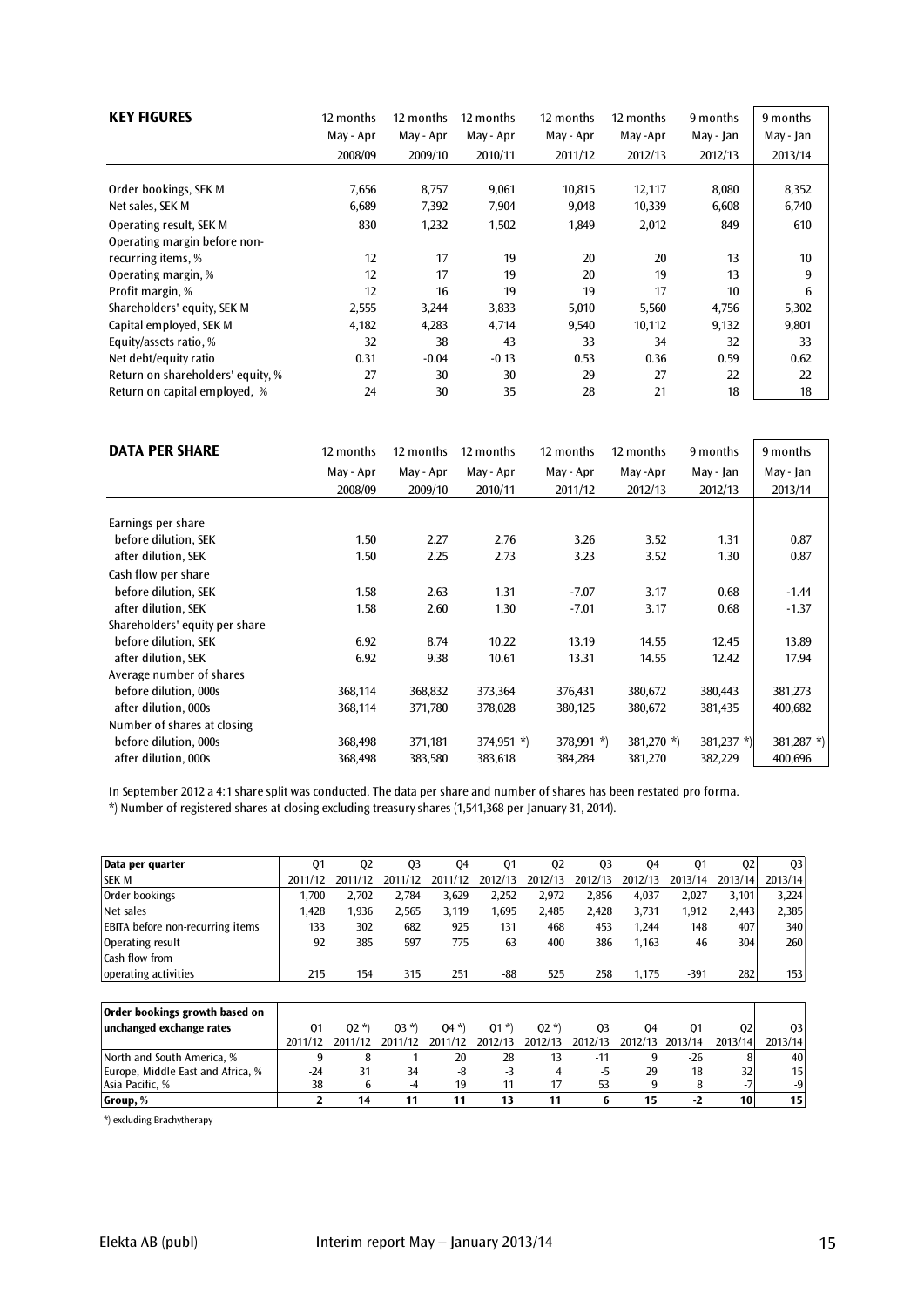# **Segment reporting**

Elekta applies geographical segmentation. Order bookings, net sales and contribution margin for respective region are reported to Elekta's CFO and CEO (chief operating decision makers). In the regions' operating expenses cost of products sold and expenses are directly attributable to the respective region reported. Global costs for R&D, marketing, management of product supply centers and Parent Company are not allocated per region. Currency exposure is concentrated to product supply centers. The majority of exchange differences in operations are reported in global costs.

#### **Segment reporting**

| May - Jan 2013/14                                  |               | Europe,     |              |             |           |
|----------------------------------------------------|---------------|-------------|--------------|-------------|-----------|
|                                                    | North and     | Middle East |              |             | $%$ of    |
| <b>SEK M</b>                                       | South America | and Africa  | Asia Pacific | Group total | net sales |
| Net sales                                          | 2,196         | 2,498       | 2,046        | 6,740       |           |
| Operating expenses                                 | $-1,540$      | $-1,685$    | $-1,601$     | $-4,826$    | 72%       |
| <b>Contribution margin</b>                         | 656           | 813         | 445          | 1,914       | 28%       |
| Contribution margin, %                             | 30%           | 33%         | 22%          |             |           |
| Global costs                                       |               |             |              | $-1,243$    | 18%       |
| <b>Operating result before non-recurring items</b> |               |             |              | 671         | 10%       |
| Non-recurring items                                |               |             |              | $-61$       |           |
| <b>Operating result</b>                            |               |             |              | 610         | 9%        |
| Net financial items                                |               |             |              | $-172$      |           |
| Income before tax                                  |               |             |              | 438         |           |
| May - Jan 2012/13                                  |               | Europe,     |              |             |           |
|                                                    | North and     | Middle East |              |             | % of      |
| <b>SEK M</b>                                       | South America | and Africa  | Asia Pacific | Group total | net sales |
| Net sales                                          | 2,372         | 2,125       | 2.111        | 6,608       |           |
| <b>Operating expenses</b>                          | $-1,578$      | $-1,451$    | $-1,482$     | $-4,511$    | 68%       |
| <b>Contribution margin</b>                         | 794           | 674         | 629          | 2,097       | 32%       |
| Contribution margin, %                             | 33%           | 32%         | 30%          |             |           |
| <b>Global costs</b>                                |               |             |              | $-1,224$    | 19%       |
| <b>Operating result before non-recurring items</b> |               |             |              | 873         | 13%       |
| Non-recurring items                                |               |             |              | $-24$       |           |
| <b>Operating result</b>                            |               |             |              | 849         | 13%       |
| Net financial items                                |               |             |              | $-159$      |           |
| Income before tax                                  |               |             |              | 690         |           |
| May - Apr 2012/13                                  |               | Europe,     |              |             |           |
|                                                    | North and     | Middle East |              |             | % of      |
| <b>SEK M</b>                                       | South America | and Africa  | Asia Pacific | Group total | net sales |
| Net sales                                          | 3,521         | 3,561       | 3,257        | 10,339      |           |
| Operating expenses                                 | $-2,277$      | $-2,266$    | $-2,210$     | $-6,753$    | 65%       |
| <b>Contribution margin</b>                         | 1,244         | 1,295       | 1,047        | 3,586       | 35%       |
| Contribution margin, %                             | 35%           | 36%         | 32%          |             |           |
| Global costs                                       |               |             |              | $-1,528$    | 15%       |
| <b>Operating result before non-recurring items</b> |               |             |              | 2,058       | 20%       |
| Non-recurring items                                |               |             |              | $-46$       |           |
| <b>Operating result</b>                            |               |             |              | 2,012       | 19%       |
| Net financial items                                |               |             |              | $-212$      |           |
| Income before tax                                  |               |             |              | 1,800       |           |
| Rolling 12 months Feb - Jan 2013/14                |               | Europe,     |              |             |           |
|                                                    | North and     | Middle East |              |             | $%$ of    |
| <b>SEK M</b>                                       | South America | and Africa  | Asia Pacific | Group total | net sales |
| Net sales                                          | 3,345         | 3,934       | 3,192        | 10,471      |           |
| Operating expenses                                 | $-2,239$      | $-2,500$    | $-2,329$     | $-7,068$    | 68%       |
| <b>Contribution margin</b>                         | 1,106         | 1,434       | 863          | 3,403       | 32%       |
| Contribution margin, %                             | 33%           | 36%         | 27%          |             |           |
| Global costs                                       |               |             |              | $-1,547$    | 15%       |

Non-recurring items and the set of the set of the set of the set of the set of the set of the set of the set of the set of the set of the set of the set of the set of the set of the set of the set of the set of the set of **Operating result 1,773 17%** Net financial items and the set of the set of the set of the set of the set of the set of the set of the set of the set of the set of the set of the set of the set of the set of the set of the set of the set of the set of

**Income before tax** 

Elekta's operations are characterized by significant quarterly variations in delivery volumes and product mix, which have a direct impact on net sales and profits. This is accentuated when the operation is split into segments as is the impact of currency fluctuations between the years.

**Operating result before non-recurring items 1,856 18%**